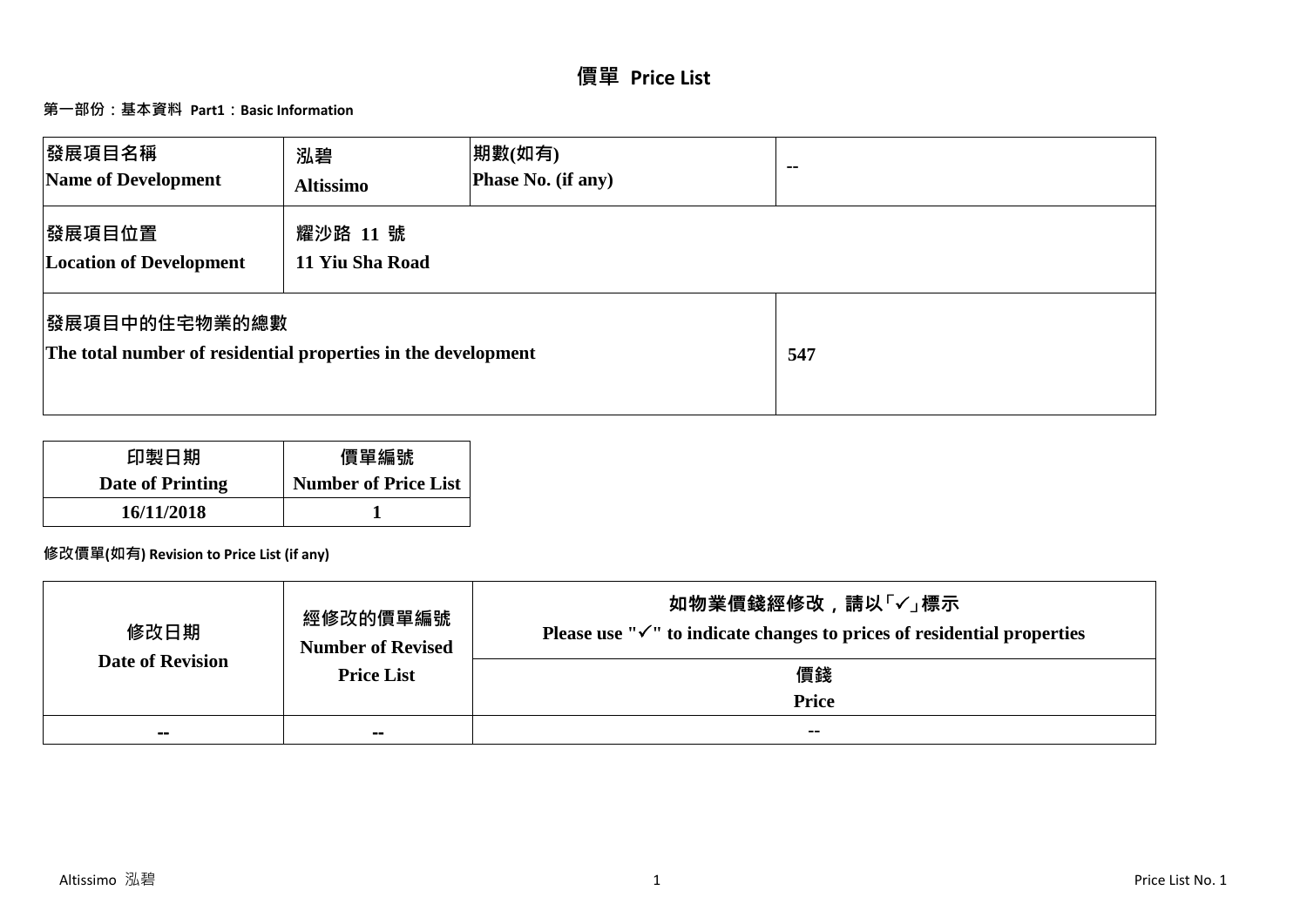# 第二部份:面積及售價資料 Part 2: Information on Area and Price

|                                  | 物業的描述<br>Description of<br><b>Residential Property</b> |             | 實用面積<br>(包括露台,工作平台及陽台如有)<br>平方米(平方呎)                                                                  | 售價(元)      | 實用面積<br>每平方米/呎售價<br>元,每平方米                                                      |                                            |                     |    |                          | 平方米(平方呎)<br>sq. metre (sq. ft.) | 其他指明項目的面積(不計算入實用面積)     |            | Area of other specified items (Not included in the Saleable Area) |               |            |
|----------------------------------|--------------------------------------------------------|-------------|-------------------------------------------------------------------------------------------------------|------------|---------------------------------------------------------------------------------|--------------------------------------------|---------------------|----|--------------------------|---------------------------------|-------------------------|------------|-------------------------------------------------------------------|---------------|------------|
| 大廈<br>名稱<br><b>Block</b><br>Name | 樓層<br>Floor                                            | 單位<br>Unit  | Saleable Area<br>(including balcony, utility platform and<br>verandah, if any)<br>sq. metre (sq. ft.) | Price (\$) | (元,每平方呎)<br>Unit Rate of Saleable Area<br>\$ per sq. metre<br>$(5$ per sq. ft.) | 空調機房<br>Air-<br>Conditioning<br>plant room | 窗台<br>Bay<br>window | 閣樓 | 平台<br>Cockloft Flat roof | 花園<br>Garden                    | 停車位<br>Parking<br>space | 天台<br>Roof | 梯屋<br>Stairhood                                                   | 前庭<br>Terrace | 庭院<br>Yard |
| T <sub>2</sub>                   |                                                        | A           | 81.620 (879)<br>露台 Balcony: 2.931 (32);<br>工作平台 Utility Platform: 1.500 (16)                          | 15,224,000 | 186,523 (17,320)                                                                |                                            |                     |    |                          |                                 |                         |            |                                                                   |               |            |
| T <sub>2</sub>                   |                                                        | B           | 44.638 (480)<br>露台 Balcony: 2.000 (22);<br>工作平台 Utility Platform: 1.500 (16)                          | 8,534,000  | 191,182 (17,779)                                                                |                                            |                     |    |                          |                                 |                         |            |                                                                   |               |            |
| T <sub>2</sub>                   |                                                        | $\mathbf C$ | 43.631 (470)<br>露台 Balcony: 2.000 (22);<br>工作平台 Utility Platform: 1.500 (16)                          | 7,776,000  | 178,222 (16,545)                                                                |                                            |                     |    |                          |                                 |                         |            |                                                                   |               |            |
| T <sub>2</sub>                   |                                                        | D           | 81.399 (876)<br>露台 Balcony: 2.954 (32);<br>工作平台 Utility Platform: 1.500 (16)                          | 14,146,000 | 173,786 (16,148)                                                                |                                            |                     |    |                          |                                 |                         |            |                                                                   |               |            |
| T <sub>2</sub>                   |                                                        | E           | 49.000 (527)<br>露台 Balcony: 2.000 (22);<br>工作平台 Utility Platform: 0.000 (0)                           | 9,248,000  | 188,735 (17,548)                                                                |                                            |                     |    |                          |                                 |                         |            |                                                                   |               |            |
| T <sub>2</sub>                   |                                                        | H           | 29.346 (316)<br>露台 Balcony: 2.000 (22);<br>工作平台 Utility Platform: 0.000 (0)                           | 6,183,000  | 210,693 (19,566)                                                                |                                            |                     |    |                          |                                 |                         |            |                                                                   |               |            |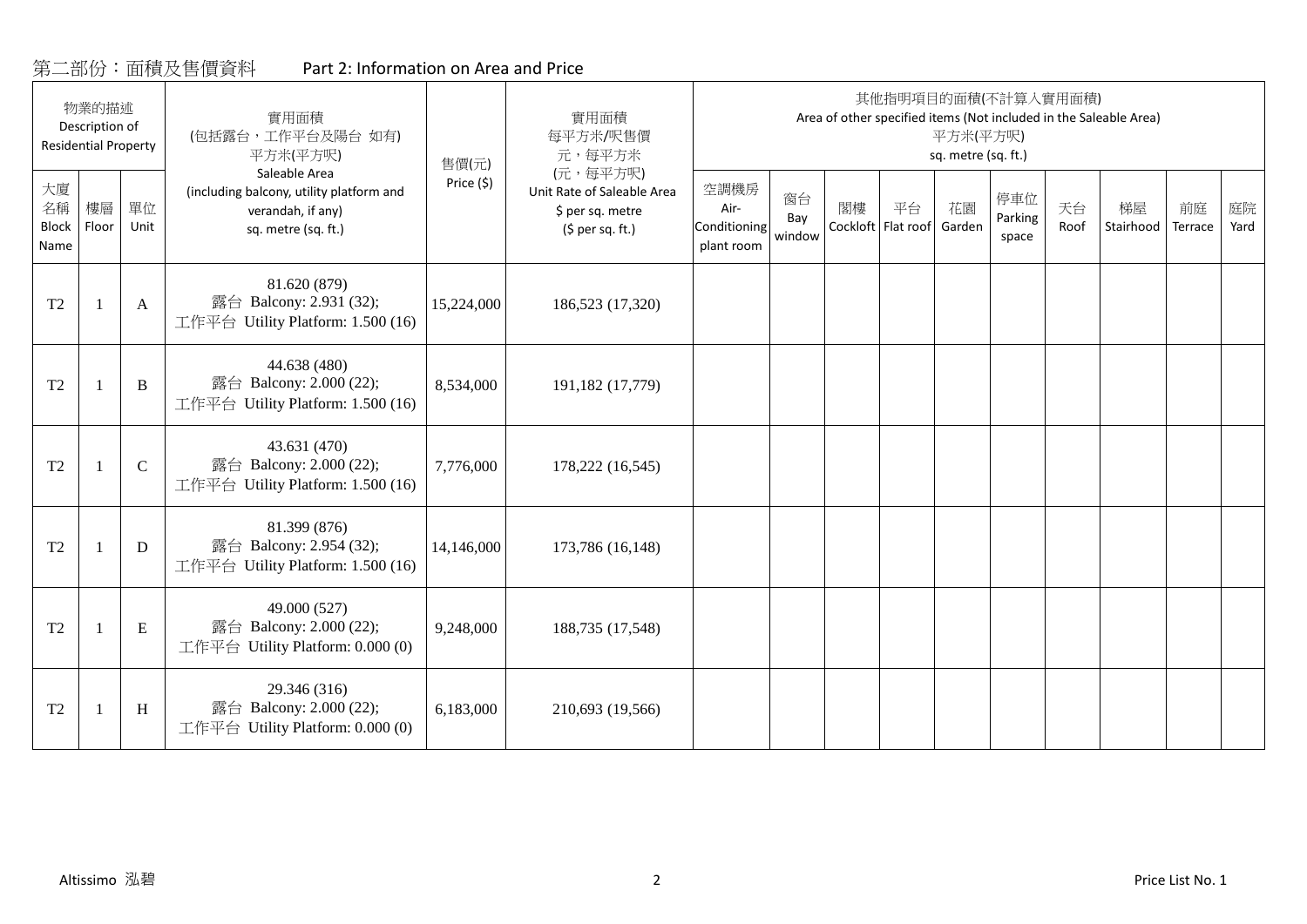|                                  | 物業的描述<br>Description of<br><b>Residential Property</b> |             | 實用面積<br>(包括露台,工作平台及陽台如有)<br>平方米(平方呎)                                                                  | 售價(元)      | 實用面積<br>每平方米/呎售價<br>元,每平方米                                                      |                                            |                     |    |                          | 平方米(平方呎)<br>sq. metre (sq. ft.) | 其他指明項目的面積(不計算入實用面積)     |            | Area of other specified items (Not included in the Saleable Area) |               |            |
|----------------------------------|--------------------------------------------------------|-------------|-------------------------------------------------------------------------------------------------------|------------|---------------------------------------------------------------------------------|--------------------------------------------|---------------------|----|--------------------------|---------------------------------|-------------------------|------------|-------------------------------------------------------------------|---------------|------------|
| 大廈<br>名稱<br><b>Block</b><br>Name | 樓層<br>Floor                                            | 單位<br>Unit  | Saleable Area<br>(including balcony, utility platform and<br>verandah, if any)<br>sq. metre (sq. ft.) | Price (\$) | (元,每平方呎)<br>Unit Rate of Saleable Area<br>\$ per sq. metre<br>$(5$ per sq. ft.) | 空調機房<br>Air-<br>Conditioning<br>plant room | 窗台<br>Bay<br>window | 閣樓 | 平台<br>Cockloft Flat roof | 花園<br>Garden                    | 停車位<br>Parking<br>space | 天台<br>Roof | 梯屋<br>Stairhood                                                   | 前庭<br>Terrace | 庭院<br>Yard |
| T <sub>2</sub>                   | $\overline{2}$                                         | A           | 81.620 (879)<br>露台 Balcony: 2.931 (32);<br>工作平台 Utility Platform: 1.500 (16)                          | 15,254,000 | 186,890 (17,354)                                                                |                                            |                     |    |                          |                                 |                         |            |                                                                   |               |            |
| T <sub>2</sub>                   | $\overline{2}$                                         | B           | 44.638 (480)<br>露台 Balcony: 2.000 (22);<br>工作平台 Utility Platform: 1.500 (16)                          | 8,551,000  | 191,563 (17,815)                                                                |                                            |                     |    |                          |                                 |                         |            |                                                                   |               |            |
| T2                               | $\overline{2}$                                         | $\mathbf C$ | 43.631 (470)<br>露台 Balcony: 2.000 (22);<br>工作平台 Utility Platform: 1.500 (16)                          | 7,933,000  | 181,820 (16,879)                                                                |                                            |                     |    |                          |                                 |                         |            |                                                                   |               |            |
| T <sub>2</sub>                   | $\sqrt{2}$                                             | D           | 81.399 (876)<br>露台 Balcony: 2.954 (32);<br>工作平台 Utility Platform: 1.500 (16)                          | 15,032,000 | 184,671 (17,160)                                                                |                                            |                     |    |                          |                                 |                         |            |                                                                   |               |            |
| T <sub>2</sub>                   | $\overline{2}$                                         | E           | 49.000 (527)<br>露台 Balcony: 2.000 (22);<br>工作平台 Utility Platform: 0.000 (0)                           | 9,266,000  | 189, 102 (17, 583)                                                              |                                            |                     |    |                          |                                 |                         |            |                                                                   |               |            |
| T <sub>2</sub>                   | $\overline{2}$                                         | H           | 29.346 (316)<br>露台 Balcony: 2.000 (22);<br>工作平台 Utility Platform: 0.000 (0)                           | 6,195,000  | 211,102 (19,604)                                                                |                                            |                     |    |                          |                                 |                         |            |                                                                   |               |            |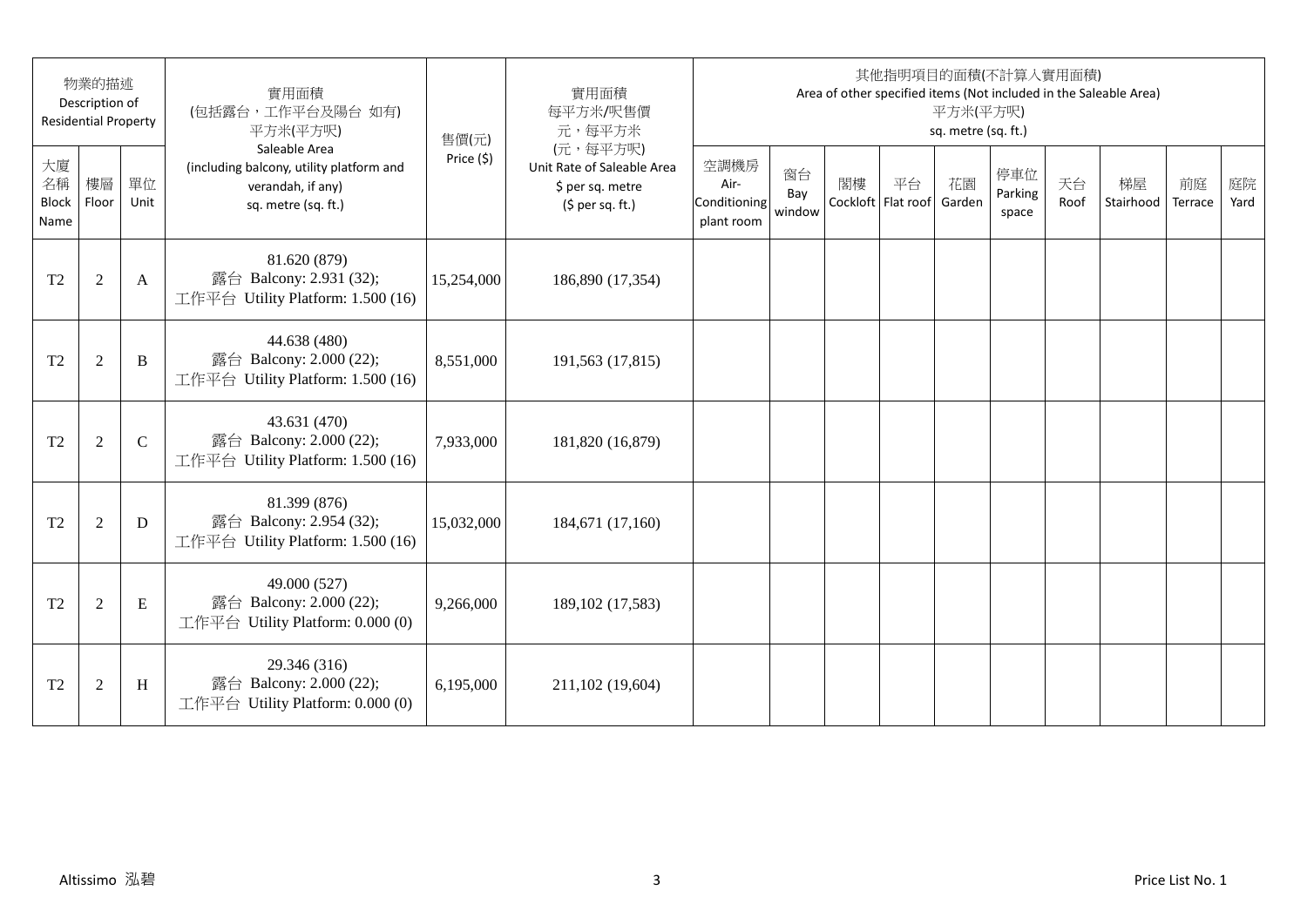|                                  | 物業的描述<br>Description of<br><b>Residential Property</b> |               | 實用面積<br>(包括露台,工作平台及陽台如有)<br>平方米(平方呎)                                                                  | 售價(元)      | 實用面積<br>每平方米/呎售價<br>元,每平方米                                                      |                                            |                     |    |                          | 平方米(平方呎)<br>sq. metre (sq. ft.) | 其他指明項目的面積(不計算入實用面積)     |            | Area of other specified items (Not included in the Saleable Area) |               |            |
|----------------------------------|--------------------------------------------------------|---------------|-------------------------------------------------------------------------------------------------------|------------|---------------------------------------------------------------------------------|--------------------------------------------|---------------------|----|--------------------------|---------------------------------|-------------------------|------------|-------------------------------------------------------------------|---------------|------------|
| 大廈<br>名稱<br><b>Block</b><br>Name | 樓層<br>Floor                                            | 單位<br>Unit    | Saleable Area<br>(including balcony, utility platform and<br>verandah, if any)<br>sq. metre (sq. ft.) | Price (\$) | (元,每平方呎)<br>Unit Rate of Saleable Area<br>\$ per sq. metre<br>$(5$ per sq. ft.) | 空調機房<br>Air-<br>Conditioning<br>plant room | 窗台<br>Bay<br>window | 閣樓 | 平台<br>Cockloft Flat roof | 花園<br>Garden                    | 停車位<br>Parking<br>space | 天台<br>Roof | 梯屋<br>Stairhood                                                   | 前庭<br>Terrace | 庭院<br>Yard |
| T <sub>2</sub>                   | 3                                                      | B             | 44.638 (480)<br>露台 Balcony: 2.000 (22);<br>工作平台 Utility Platform: 1.500 (16)                          | 8,568,000  | 191,944 (17,850)                                                                |                                            |                     |    |                          |                                 |                         |            |                                                                   |               |            |
| T <sub>2</sub>                   | 3                                                      | $\mathcal{C}$ | 43.631 (470)<br>露台 Balcony: 2.000 (22);<br>工作平台 Utility Platform: 1.500 (16)                          | 7,949,000  | 182,187 (16,913)                                                                |                                            |                     |    |                          |                                 |                         |            |                                                                   |               |            |
| T2                               | 3                                                      | D             | 81.399 (876)<br>露台 Balcony: 2.954 (32);<br>工作平台 Utility Platform: 1.500 (16)                          | 15,062,000 | 185,039 (17,194)                                                                |                                            |                     |    |                          |                                 |                         |            |                                                                   |               |            |
| T <sub>2</sub>                   | 3                                                      | ${\bf E}$     | 49.000 (527)<br>露台 Balcony: 2.000 (22);<br>工作平台 Utility Platform: 0.000 (0)                           | 9,285,000  | 189,490 (17,619)                                                                |                                            |                     |    |                          |                                 |                         |            |                                                                   |               |            |
| T <sub>2</sub>                   | 3                                                      | H             | 29.346 (316)<br>露台 Balcony: 2.000 (22);<br>工作平台 Utility Platform: 0.000 (0)                           | 6,238,000  | 212,567 (19,741)                                                                |                                            |                     |    |                          |                                 |                         |            |                                                                   |               |            |
| T <sub>2</sub>                   | 5                                                      | B             | 44.638 (480)<br>露台 Balcony: 2.000 (22);<br>工作平台 Utility Platform: 1.500 (16)                          | 8,585,000  | 192,325 (17,885)                                                                |                                            |                     |    |                          |                                 |                         |            |                                                                   |               |            |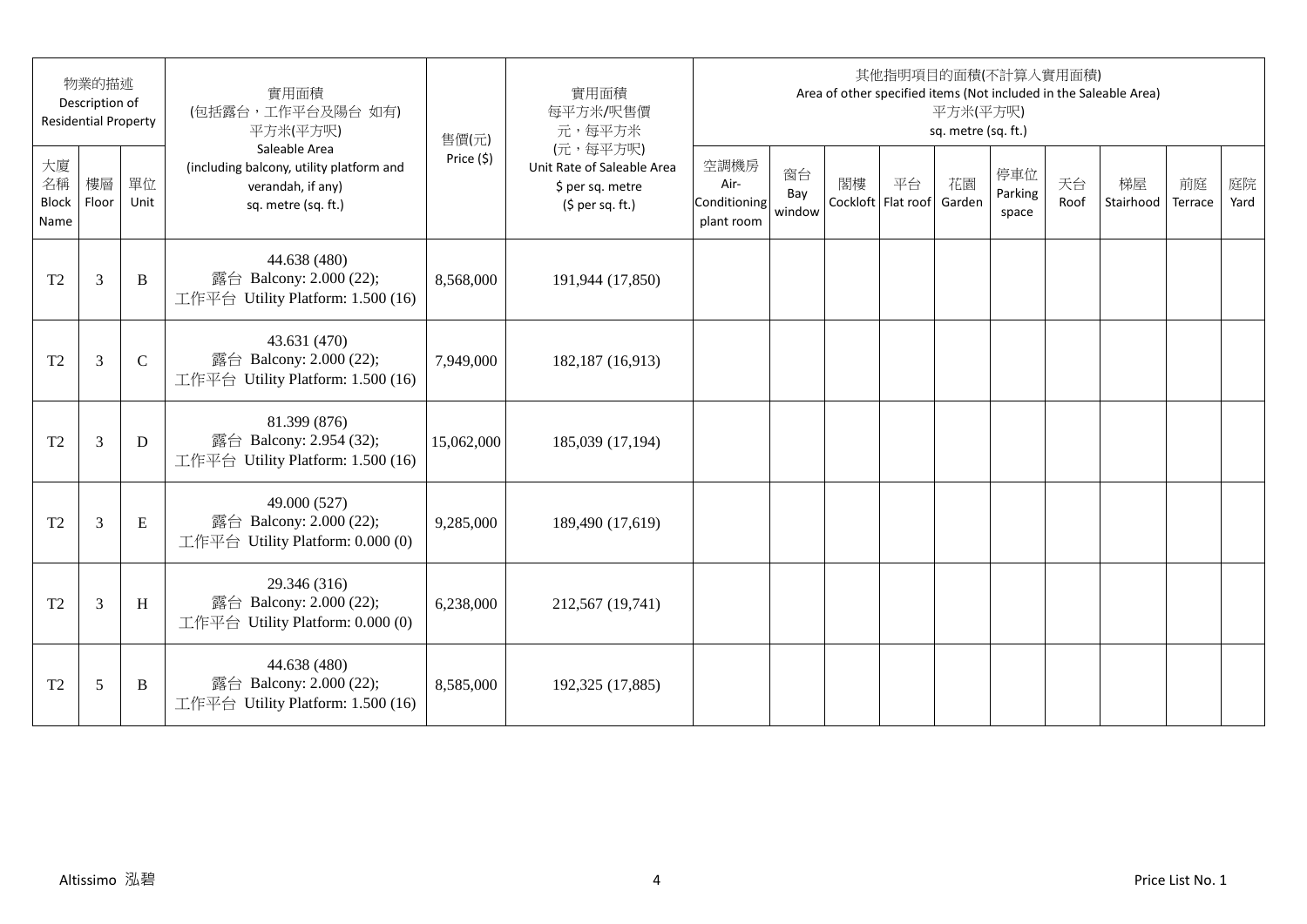|                                  | 物業的描述<br>Description of<br><b>Residential Property</b> |               | 實用面積<br>(包括露台,工作平台及陽台如有)<br>平方米(平方呎)                                                                  | 售價(元)      | 實用面積<br>每平方米/呎售價<br>元,每平方米                                                      |                                            |                     |    |                          | 平方米(平方呎)<br>sq. metre (sq. ft.) | 其他指明項目的面積(不計算入實用面積)     |            | Area of other specified items (Not included in the Saleable Area) |               |            |
|----------------------------------|--------------------------------------------------------|---------------|-------------------------------------------------------------------------------------------------------|------------|---------------------------------------------------------------------------------|--------------------------------------------|---------------------|----|--------------------------|---------------------------------|-------------------------|------------|-------------------------------------------------------------------|---------------|------------|
| 大廈<br>名稱<br><b>Block</b><br>Name | 樓層<br>Floor                                            | 單位<br>Unit    | Saleable Area<br>(including balcony, utility platform and<br>verandah, if any)<br>sq. metre (sq. ft.) | Price (\$) | (元,每平方呎)<br>Unit Rate of Saleable Area<br>\$ per sq. metre<br>$(5$ per sq. ft.) | 空調機房<br>Air-<br>Conditioning<br>plant room | 窗台<br>Bay<br>window | 閣樓 | 平台<br>Cockloft Flat roof | 花園<br>Garden                    | 停車位<br>Parking<br>space | 天台<br>Roof | 梯屋<br>Stairhood                                                   | 前庭<br>Terrace | 庭院<br>Yard |
| T <sub>2</sub>                   | 5                                                      | $\mathcal{C}$ | 43.631 (470)<br>露台 Balcony: 2.000 (22);<br>工作平台 Utility Platform: 1.500 (16)                          | 7,964,000  | 182,531 (16,945)                                                                |                                            |                     |    |                          |                                 |                         |            |                                                                   |               |            |
| T <sub>2</sub>                   | 5                                                      | D             | 81.399 (876)<br>露台 Balcony: 2.954 (32);<br>工作平台 Utility Platform: 1.500 (16)                          | 15,409,000 | 189,302 (17,590)                                                                |                                            |                     |    |                          |                                 |                         |            |                                                                   |               |            |
| T2                               | 5                                                      | E             | 49.000 (527)<br>露台 Balcony: 2.000 (22);<br>工作平台 Utility Platform: 0.000 (0)                           | 9,303,000  | 189,857 (17,653)                                                                |                                            |                     |    |                          |                                 |                         |            |                                                                   |               |            |
| T <sub>2</sub>                   | 5                                                      | H             | 29.346 (316)<br>露台 Balcony: 2.000 (22);<br>工作平台 Utility Platform: 0.000 (0)                           | 6,281,000  | 214,033 (19,877)                                                                |                                            |                     |    |                          |                                 |                         |            |                                                                   |               |            |
| T <sub>2</sub>                   | 6                                                      | B             | 44.638 (480)<br>露台 Balcony: 2.000 (22);<br>工作平台 Utility Platform: 1.500 (16)                          | 8,620,000  | 193,109 (17,958)                                                                |                                            |                     |    |                          |                                 |                         |            |                                                                   |               |            |
| T <sub>2</sub>                   | 6                                                      | $\mathcal{C}$ | 43.631 (470)<br>露台 Balcony: 2.000 (22);<br>工作平台 Utility Platform: 1.500 (16)                          | 7,996,000  | 183,264 (17,013)                                                                |                                            |                     |    |                          |                                 |                         |            |                                                                   |               |            |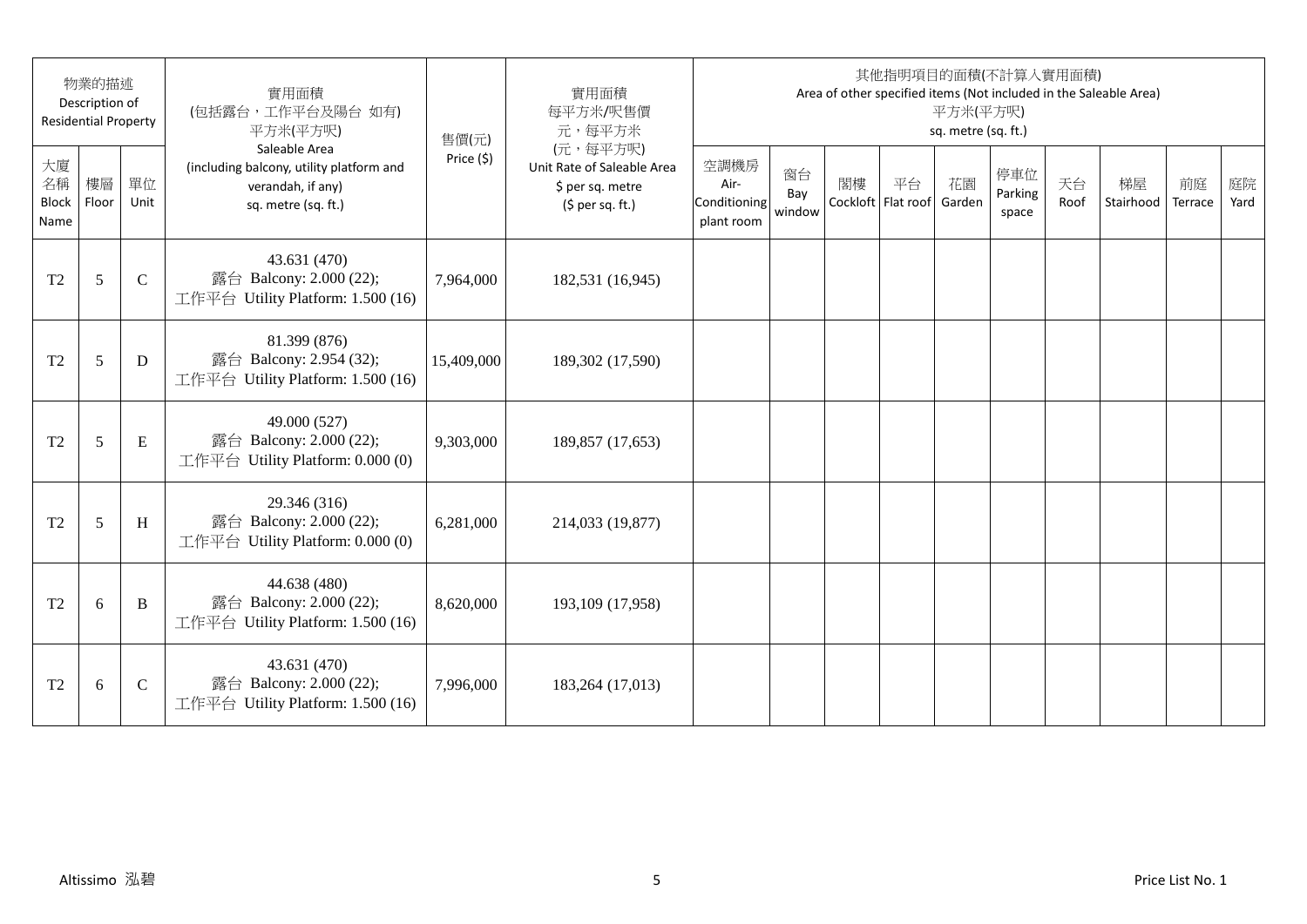|                                  | 物業的描述<br>Description of<br><b>Residential Property</b> |             | 實用面積<br>(包括露台,工作平台及陽台如有)<br>平方米(平方呎)                                                                  | 售價(元)      | 實用面積<br>每平方米/呎售價<br>元,每平方米                                                      |                                            |                     |    |                          | 平方米(平方呎)<br>sq. metre (sq. ft.) | 其他指明項目的面積(不計算入實用面積)     |            | Area of other specified items (Not included in the Saleable Area) |               |            |
|----------------------------------|--------------------------------------------------------|-------------|-------------------------------------------------------------------------------------------------------|------------|---------------------------------------------------------------------------------|--------------------------------------------|---------------------|----|--------------------------|---------------------------------|-------------------------|------------|-------------------------------------------------------------------|---------------|------------|
| 大廈<br>名稱<br><b>Block</b><br>Name | 樓層<br>Floor                                            | 單位<br>Unit  | Saleable Area<br>(including balcony, utility platform and<br>verandah, if any)<br>sq. metre (sq. ft.) | Price (\$) | (元,每平方呎)<br>Unit Rate of Saleable Area<br>\$ per sq. metre<br>$(5$ per sq. ft.) | 空調機房<br>Air-<br>Conditioning<br>plant room | 窗台<br>Bay<br>window | 閣樓 | 平台<br>Cockloft Flat roof | 花園<br>Garden                    | 停車位<br>Parking<br>space | 天台<br>Roof | 梯屋<br>Stairhood                                                   | 前庭<br>Terrace | 庭院<br>Yard |
| T <sub>2</sub>                   | 6                                                      | D           | 81.399 (876)<br>露台 Balcony: 2.954 (32);<br>工作平台 Utility Platform: 1.500 (16)                          | 15,470,000 | 190,051 (17,660)                                                                |                                            |                     |    |                          |                                 |                         |            |                                                                   |               |            |
| T <sub>2</sub>                   | 6                                                      | E           | 49.000 (527)<br>露台 Balcony: 2.000 (22);<br>工作平台 Utility Platform: 0.000 (0)                           | 9,340,000  | 190,612 (17,723)                                                                |                                            |                     |    |                          |                                 |                         |            |                                                                   |               |            |
| T2                               | 6                                                      | H           | 29.346 (316)<br>露台 Balcony: 2.000 (22);<br>工作平台 Utility Platform: 0.000 (0)                           | 6,337,000  | 215,941 (20,054)                                                                |                                            |                     |    |                          |                                 |                         |            |                                                                   |               |            |
| T <sub>2</sub>                   | $\overline{7}$                                         | B           | 44.638 (480)<br>露台 Balcony: 2.000 (22);<br>工作平台 Utility Platform: 1.500 (16)                          | 9,434,000  | 211,345 (19,654)                                                                |                                            |                     |    |                          |                                 |                         |            |                                                                   |               |            |
| T <sub>2</sub>                   | $\overline{7}$                                         | $\mathbf C$ | 43.631 (470)<br>露台 Balcony: 2.000 (22);<br>工作平台 Utility Platform: 1.500 (16)                          | 8,062,000  | 184,777 (17,153)                                                                |                                            |                     |    |                          |                                 |                         |            |                                                                   |               |            |
| T <sub>2</sub>                   | $\tau$                                                 | D           | 81.399 (876)<br>露台 Balcony: 2.954 (32);<br>工作平台 Utility Platform: 1.500 (16)                          | 15,516,000 | 190,617 (17,712)                                                                |                                            |                     |    |                          |                                 |                         |            |                                                                   |               |            |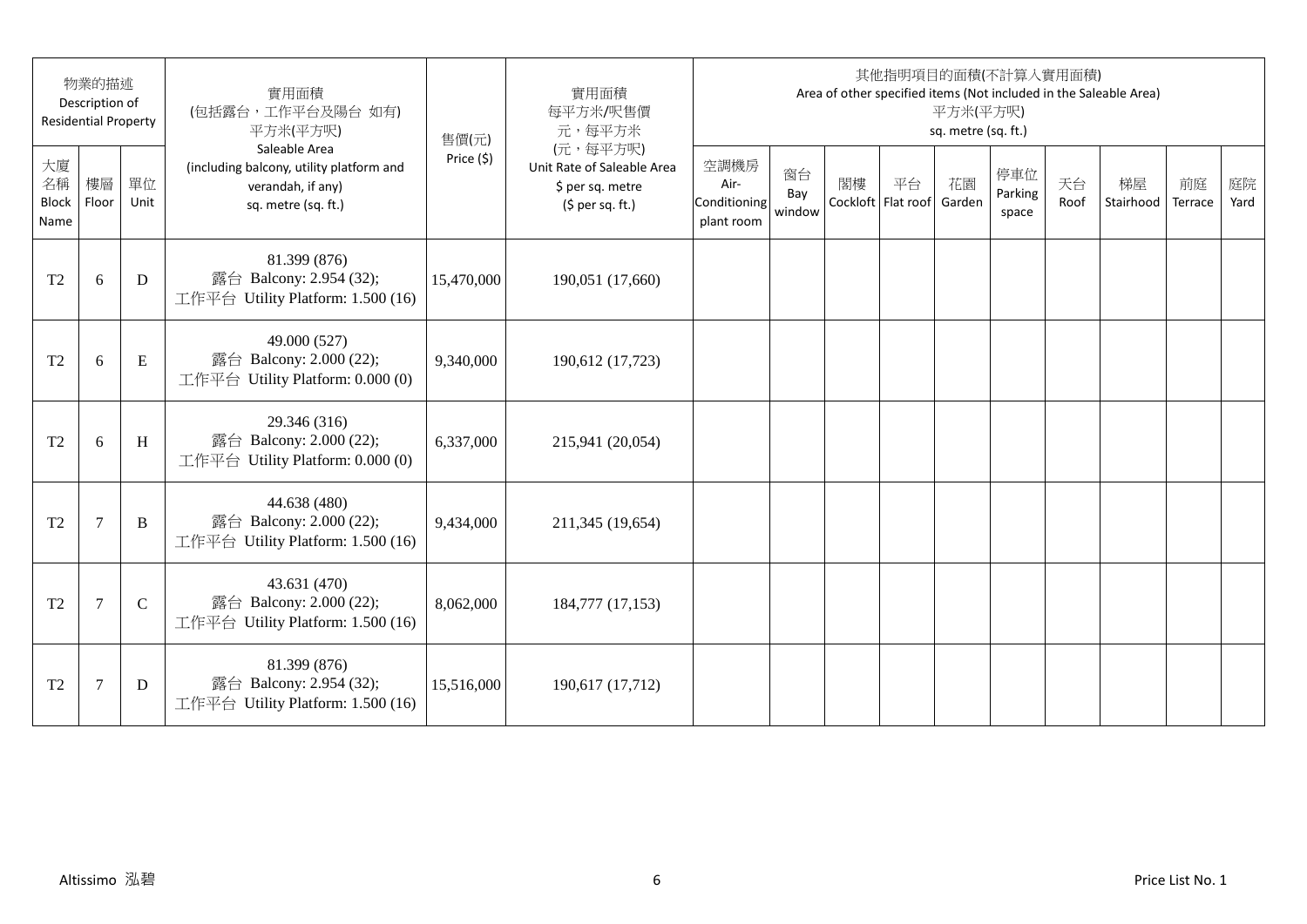|                                  | 物業的描述<br>Description of<br><b>Residential Property</b> |            | 實用面積<br>(包括露台,工作平台及陽台如有)<br>平方米(平方呎)                                                                  | 售價(元)      | 實用面積<br>每平方米/呎售價<br>元,每平方米                                                      |                                            |                     |    |                          | 平方米(平方呎)<br>sq. metre (sq. ft.) | 其他指明項目的面積(不計算入實用面積)     |            | Area of other specified items (Not included in the Saleable Area) |               |            |
|----------------------------------|--------------------------------------------------------|------------|-------------------------------------------------------------------------------------------------------|------------|---------------------------------------------------------------------------------|--------------------------------------------|---------------------|----|--------------------------|---------------------------------|-------------------------|------------|-------------------------------------------------------------------|---------------|------------|
| 大廈<br>名稱<br><b>Block</b><br>Name | 樓層<br>Floor                                            | 單位<br>Unit | Saleable Area<br>(including balcony, utility platform and<br>verandah, if any)<br>sq. metre (sq. ft.) | Price (\$) | (元,每平方呎)<br>Unit Rate of Saleable Area<br>\$ per sq. metre<br>$(5$ per sq. ft.) | 空調機房<br>Air-<br>Conditioning<br>plant room | 窗台<br>Bay<br>window | 閣樓 | 平台<br>Cockloft Flat roof | 花園<br>Garden                    | 停車位<br>Parking<br>space | 天台<br>Roof | 梯屋<br>Stairhood                                                   | 前庭<br>Terrace | 庭院<br>Yard |
| T <sub>2</sub>                   | $\overline{7}$                                         | E          | 49.000 (527)<br>露台 Balcony: 2.000 (22);<br>工作平台 Utility Platform: 0.000 (0)                           | 9,368,000  | 191,184 (17,776)                                                                |                                            |                     |    |                          |                                 |                         |            |                                                                   |               |            |
| T <sub>2</sub>                   | $\overline{7}$                                         | H          | 29.346 (316)<br>露台 Balcony: 2.000 (22);<br>工作平台 Utility Platform: 0.000 (0)                           | 7,089,000  | 241,566 (22,434)                                                                |                                            |                     |    |                          |                                 |                         |            |                                                                   |               |            |
| T2                               | $\,8\,$                                                | $\bf{B}$   | 44.638 (480)<br>露台 Balcony: 2.000 (22);<br>工作平台 Utility Platform: 1.500 (16)                          | 9,486,000  | 212,510 (19,763)                                                                |                                            |                     |    |                          |                                 |                         |            |                                                                   |               |            |
| T <sub>2</sub>                   | $\,8\,$                                                | ${\bf C}$  | 43.631 (470)<br>露台 Balcony: 2.000 (22);<br>工作平台 Utility Platform: 1.500 (16)                          | 8,181,000  | 187,504 (17,406)                                                                |                                            |                     |    |                          |                                 |                         |            |                                                                   |               |            |
| T <sub>2</sub>                   | $\,8\,$                                                | D          | 81.399 (876)<br>露台 Balcony: 2.954 (32);<br>工作平台 Utility Platform: 1.500 (16)                          | 17,265,000 | 212,103 (19,709)                                                                |                                            |                     |    |                          |                                 |                         |            |                                                                   |               |            |
| T <sub>2</sub>                   | $\,8\,$                                                | E          | 49.000 (527)<br>露台 Balcony: 2.000 (22);<br>工作平台 Utility Platform: 0.000 (0)                           | 9,506,000  | 194,000 (18,038)                                                                |                                            |                     |    |                          |                                 |                         |            |                                                                   |               |            |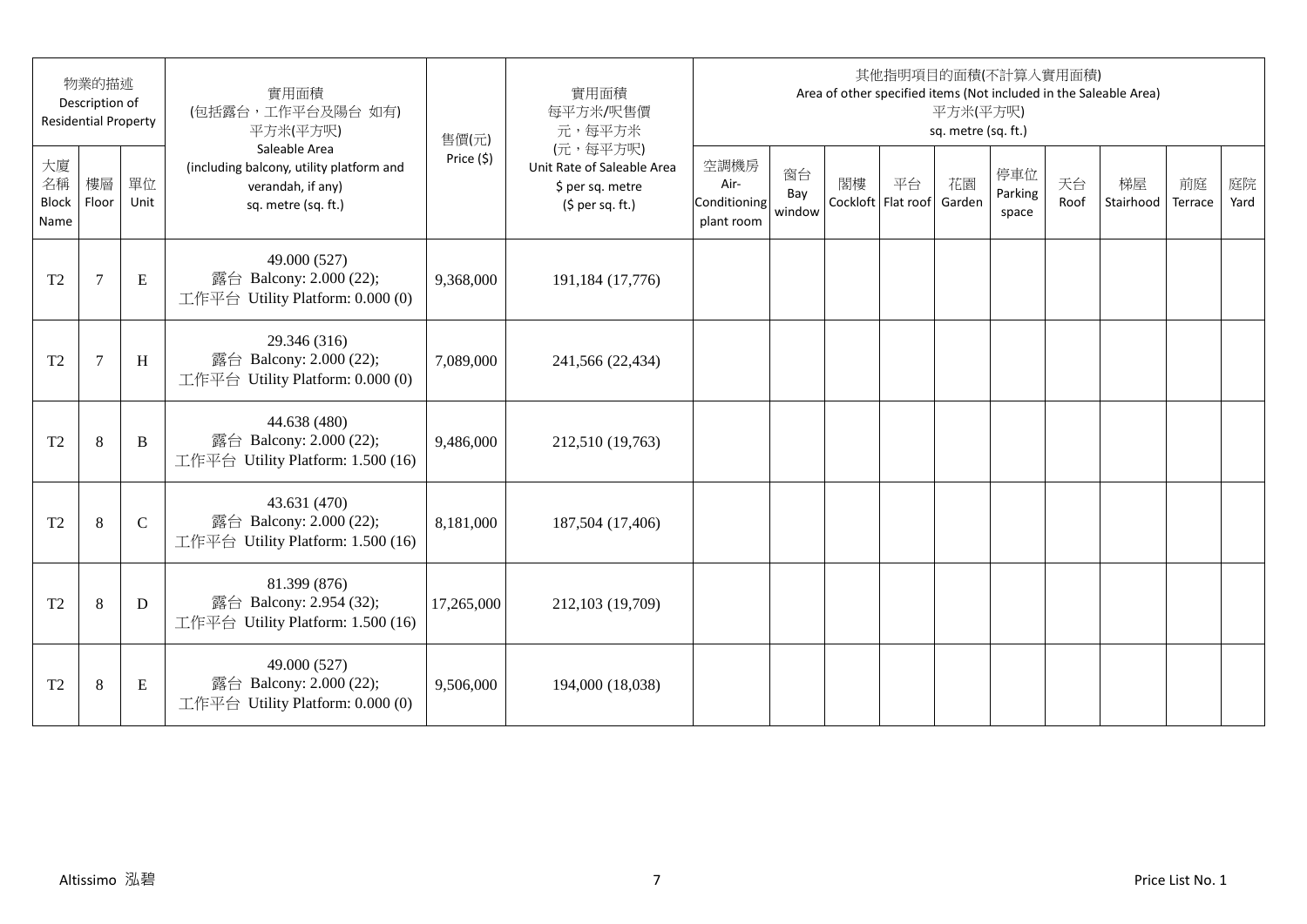|                                  | 物業的描述<br>Description of<br><b>Residential Property</b> |               | 實用面積<br>(包括露台,工作平台及陽台如有)<br>平方米(平方呎)                                                                  | 售價(元)      | 實用面積<br>每平方米/呎售價<br>元,每平方米                                                      |                                            |                     |    |                          | 平方米(平方呎)<br>sq. metre (sq. ft.) | 其他指明項目的面積(不計算入實用面積)     |            | Area of other specified items (Not included in the Saleable Area) |               |            |
|----------------------------------|--------------------------------------------------------|---------------|-------------------------------------------------------------------------------------------------------|------------|---------------------------------------------------------------------------------|--------------------------------------------|---------------------|----|--------------------------|---------------------------------|-------------------------|------------|-------------------------------------------------------------------|---------------|------------|
| 大廈<br>名稱<br><b>Block</b><br>Name | 樓層<br>Floor                                            | 單位<br>Unit    | Saleable Area<br>(including balcony, utility platform and<br>verandah, if any)<br>sq. metre (sq. ft.) | Price (\$) | (元,每平方呎)<br>Unit Rate of Saleable Area<br>\$ per sq. metre<br>$(5$ per sq. ft.) | 空調機房<br>Air-<br>Conditioning<br>plant room | 窗台<br>Bay<br>window | 閣樓 | 平台<br>Cockloft Flat roof | 花園<br>Garden                    | 停車位<br>Parking<br>space | 天台<br>Roof | 梯屋<br>Stairhood                                                   | 前庭<br>Terrace | 庭院<br>Yard |
| T <sub>2</sub>                   | $\,8\,$                                                | H             | 29.346 (316)<br>露台 Balcony: 2.000 (22);<br>工作平台 Utility Platform: 0.000 (0)                           | 7,194,000  | 245,144 (22,766)                                                                |                                            |                     |    |                          |                                 |                         |            |                                                                   |               |            |
| T <sub>2</sub>                   | 9                                                      | A             | 81.620 (879)<br>露台 Balcony: 2.931 (32);<br>工作平台 Utility Platform: 1.500 (16)                          | 18,311,000 | 224,345 (20,832)                                                                |                                            |                     |    |                          |                                 |                         |            |                                                                   |               |            |
| T <sub>2</sub>                   | 9                                                      | B             | 44.638 (480)<br>露台 Balcony: 2.000 (22);<br>工作平台 Utility Platform: 1.500 (16)                          | 9,486,000  | 212,510 (19,763)                                                                |                                            |                     |    |                          |                                 |                         |            |                                                                   |               |            |
| T <sub>2</sub>                   | 9                                                      | $\mathcal{C}$ | 43.631 (470)<br>露台 Balcony: 2.000 (22);<br>工作平台 Utility Platform: 1.500 (16)                          | 8,181,000  | 187,504 (17,406)                                                                |                                            |                     |    |                          |                                 |                         |            |                                                                   |               |            |
| T <sub>2</sub>                   | 9                                                      | D             | 81.399 (876)<br>露台 Balcony: 2.954 (32);<br>工作平台 Utility Platform: 1.500 (16)                          | 17,265,000 | 212,103 (19,709)                                                                |                                            |                     |    |                          |                                 |                         |            |                                                                   |               |            |
| T <sub>2</sub>                   | 9                                                      | E             | 49.000 (527)<br>露台 Balcony: 2.000 (22);<br>工作平台 Utility Platform: 0.000 (0)                           | 9,506,000  | 194,000 (18,038)                                                                |                                            |                     |    |                          |                                 |                         |            |                                                                   |               |            |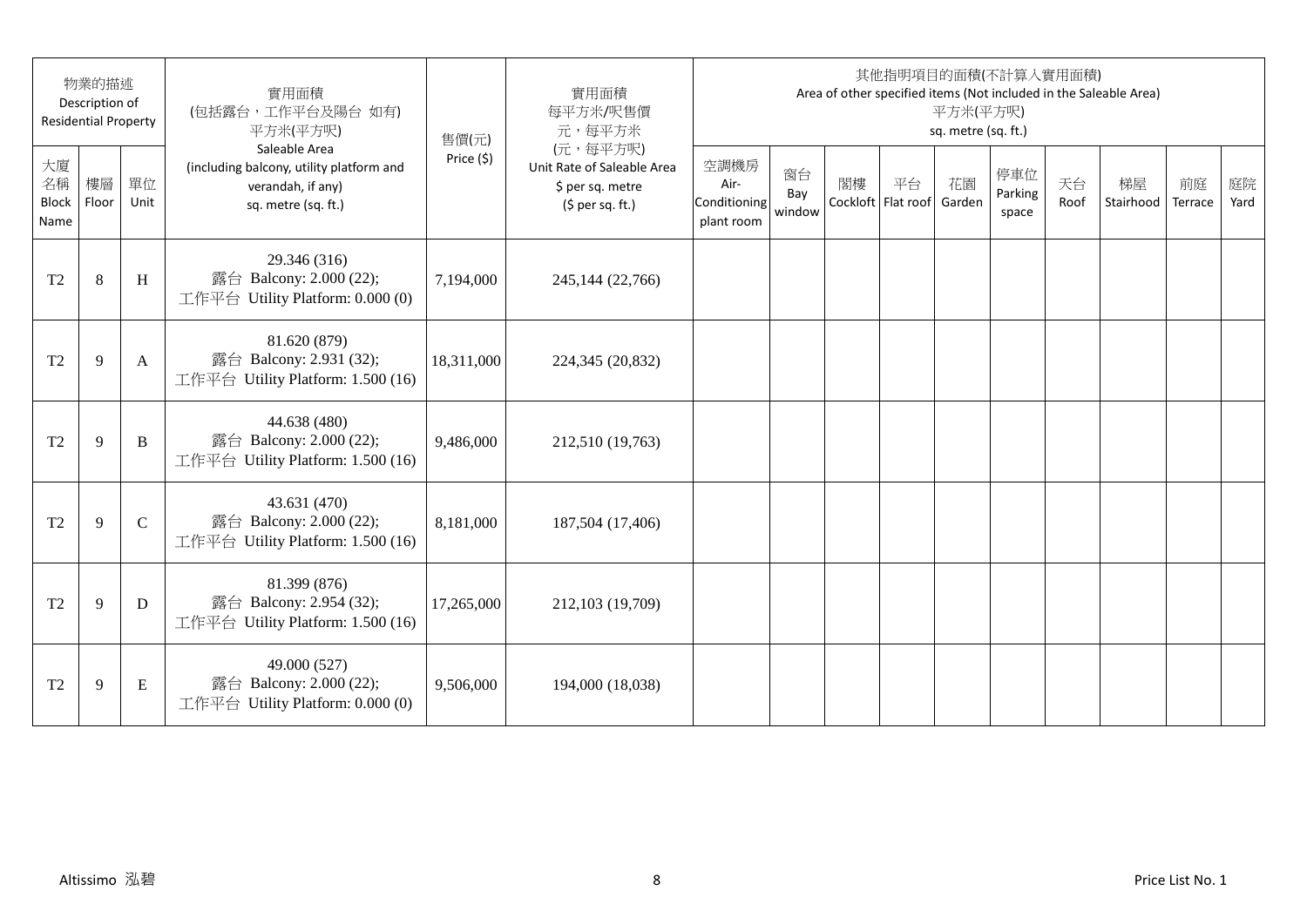|                                  | 物業的描述<br>Description of<br><b>Residential Property</b> |               | 實用面積<br>(包括露台,工作平台及陽台如有)<br>平方米(平方呎)                                                                  | 售價(元)      | 實用面積<br>每平方米/呎售價<br>元,每平方米                                                      |                                            |                     |    |                          | 平方米(平方呎)<br>sq. metre (sq. ft.) | 其他指明項目的面積(不計算入實用面積)     |            | Area of other specified items (Not included in the Saleable Area) |               |            |
|----------------------------------|--------------------------------------------------------|---------------|-------------------------------------------------------------------------------------------------------|------------|---------------------------------------------------------------------------------|--------------------------------------------|---------------------|----|--------------------------|---------------------------------|-------------------------|------------|-------------------------------------------------------------------|---------------|------------|
| 大廈<br>名稱<br><b>Block</b><br>Name | 樓層<br>Floor                                            | 單位<br>Unit    | Saleable Area<br>(including balcony, utility platform and<br>verandah, if any)<br>sq. metre (sq. ft.) | Price (\$) | (元,每平方呎)<br>Unit Rate of Saleable Area<br>\$ per sq. metre<br>$(5$ per sq. ft.) | 空調機房<br>Air-<br>Conditioning<br>plant room | 窗台<br>Bay<br>window | 閣樓 | 平台<br>Cockloft Flat roof | 花園<br>Garden                    | 停車位<br>Parking<br>space | 天台<br>Roof | 梯屋<br>Stairhood                                                   | 前庭<br>Terrace | 庭院<br>Yard |
| T <sub>2</sub>                   | 10                                                     | A             | 81.620 (879)<br>露台 Balcony: 2.931 (32);<br>工作平台 Utility Platform: 1.500 (16)                          | 18,489,000 | 226,525 (21,034)                                                                |                                            |                     |    |                          |                                 |                         |            |                                                                   |               |            |
| T <sub>2</sub>                   | 10                                                     | B             | 44.638 (480)<br>露台 Balcony: 2.000 (22);<br>工作平台 Utility Platform: 1.500 (16)                          | 9,578,000  | 214,571 (19,954)                                                                |                                            |                     |    |                          |                                 |                         |            |                                                                   |               |            |
| T2                               | 10                                                     | $\mathcal{C}$ | 43.631 (470)<br>露台 Balcony: 2.000 (22);<br>工作平台 Utility Platform: 1.500 (16)                          | 8,260,000  | 189,315 (17,574)                                                                |                                            |                     |    |                          |                                 |                         |            |                                                                   |               |            |
| T <sub>2</sub>                   | 10                                                     | D             | 81.399 (876)<br>露台 Balcony: 2.954 (32);<br>工作平台 Utility Platform: 1.500 (16)                          | 17,433,000 | 214,167 (19,901)                                                                |                                            |                     |    |                          |                                 |                         |            |                                                                   |               |            |
| T <sub>2</sub>                   | 10                                                     | E             | 49.000 (527)<br>露台 Balcony: 2.000 (22);<br>工作平台 Utility Platform: 0.000 (0)                           | 9,550,000  | 194,898 (18,121)                                                                |                                            |                     |    |                          |                                 |                         |            |                                                                   |               |            |
| T <sub>2</sub>                   | 11                                                     | A             | 81.620 (879)<br>露台 Balcony: 2.931 (32);<br>工作平台 Utility Platform: 1.500 (16)                          | 18,755,000 | 229,784 (21,337)                                                                |                                            |                     |    |                          |                                 |                         |            |                                                                   |               |            |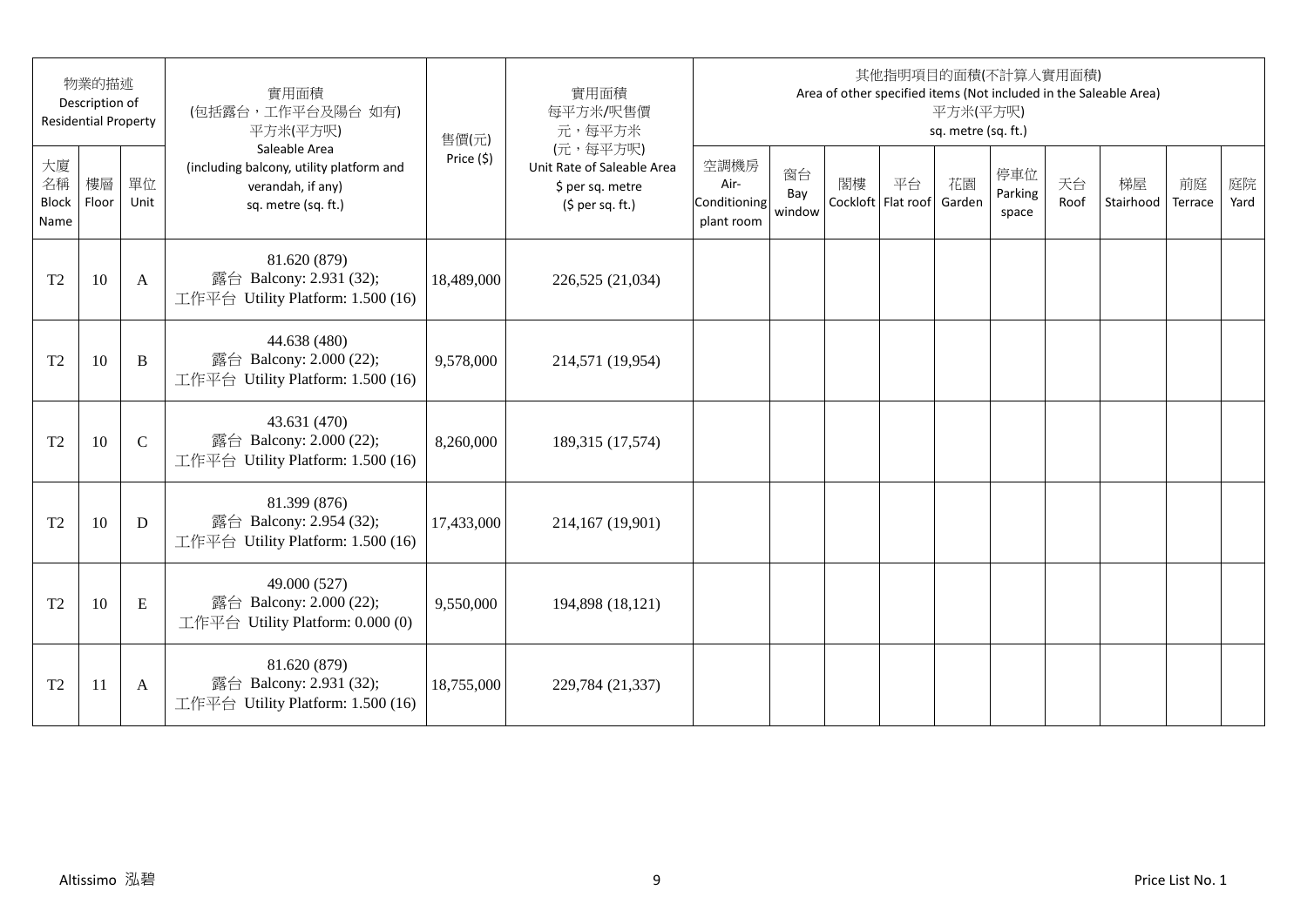|                                  | 物業的描述<br>Description of<br><b>Residential Property</b> |               | 實用面積<br>(包括露台,工作平台及陽台如有)<br>平方米(平方呎)                                                                  | 售價(元)      | 實用面積<br>每平方米/呎售價<br>元,每平方米                                                      |                                            |                     |    |                          | 平方米(平方呎)<br>sq. metre (sq. ft.) | 其他指明項目的面積(不計算入實用面積)     |            | Area of other specified items (Not included in the Saleable Area) |               |            |
|----------------------------------|--------------------------------------------------------|---------------|-------------------------------------------------------------------------------------------------------|------------|---------------------------------------------------------------------------------|--------------------------------------------|---------------------|----|--------------------------|---------------------------------|-------------------------|------------|-------------------------------------------------------------------|---------------|------------|
| 大廈<br>名稱<br><b>Block</b><br>Name | 樓層<br>Floor                                            | 單位<br>Unit    | Saleable Area<br>(including balcony, utility platform and<br>verandah, if any)<br>sq. metre (sq. ft.) | Price (\$) | (元,每平方呎)<br>Unit Rate of Saleable Area<br>\$ per sq. metre<br>$(5$ per sq. ft.) | 空調機房<br>Air-<br>Conditioning<br>plant room | 窗台<br>Bay<br>window | 閣樓 | 平台<br>Cockloft Flat roof | 花園<br>Garden                    | 停車位<br>Parking<br>space | 天台<br>Roof | 梯屋<br>Stairhood                                                   | 前庭<br>Terrace | 庭院<br>Yard |
| T <sub>2</sub>                   | 11                                                     | B             | 44.638 (480)<br>露台 Balcony: 2.000 (22);<br>工作平台 Utility Platform: 1.500 (16)                          | 9,716,000  | 217,662 (20,242)                                                                |                                            |                     |    |                          |                                 |                         |            |                                                                   |               |            |
| T <sub>2</sub>                   | 11                                                     | $\mathcal{C}$ | 43.631 (470)<br>露台 Balcony: 2.000 (22);<br>工作平台 Utility Platform: 1.500 (16)                          | 8,379,000  | 192,042 (17,828)                                                                |                                            |                     |    |                          |                                 |                         |            |                                                                   |               |            |
| T <sub>2</sub>                   | 11                                                     | D             | 81.399 (876)<br>露台 Balcony: 2.954 (32);<br>工作平台 Utility Platform: 1.500 (16)                          | 17,684,000 | 217,251 (20,187)                                                                |                                            |                     |    |                          |                                 |                         |            |                                                                   |               |            |
| T <sub>2</sub>                   | 11                                                     | E             | 49.000 (527)<br>露台 Balcony: 2.000 (22);<br>工作平台 Utility Platform: 0.000 (0)                           | 9,638,000  | 196,694 (18,288)                                                                |                                            |                     |    |                          |                                 |                         |            |                                                                   |               |            |
| T <sub>2</sub>                   | 12                                                     | A             | 81.620 (879)<br>露台 Balcony: 2.931 (32);<br>工作平台 Utility Platform: 1.500 (16)                          | 19,022,000 | 233,056 (21,641)                                                                |                                            |                     |    |                          |                                 |                         |            |                                                                   |               |            |
| T <sub>2</sub>                   | 12                                                     | B             | 44.638 (480)<br>露台 Balcony: 2.000 (22);<br>工作平台 Utility Platform: 1.500 (16)                          | 9,854,000  | 220,754 (20,529)                                                                |                                            |                     |    |                          |                                 |                         |            |                                                                   |               |            |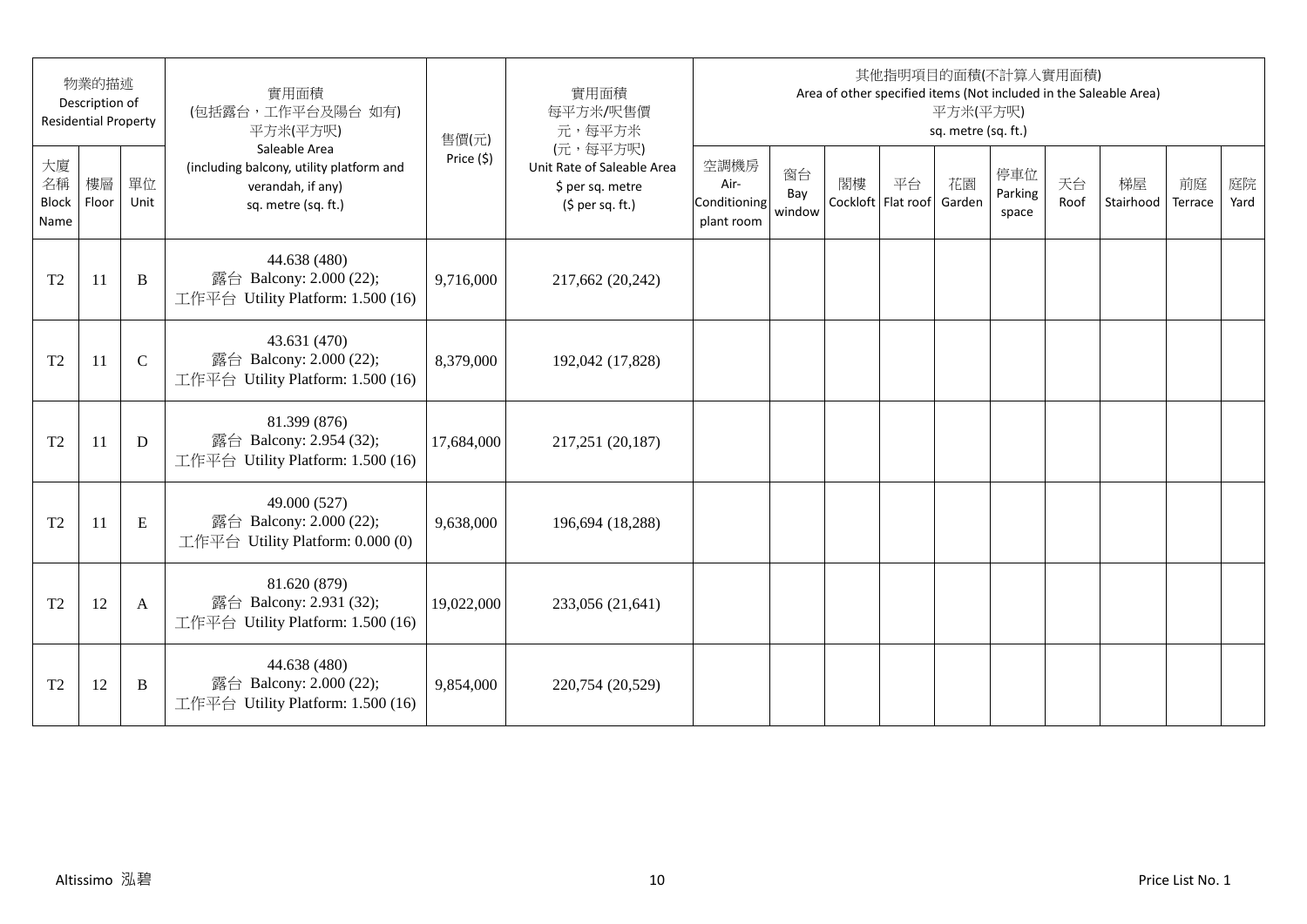|                                  | 物業的描述<br>Description of<br><b>Residential Property</b> |               | 實用面積<br>(包括露台,工作平台及陽台如有)<br>平方米(平方呎)                                                                  | 售價(元)      | 實用面積<br>每平方米/呎售價<br>元,每平方米                                                      |                                            |                     |                          | 其他指明項目的面積(不計算入實用面積) | 平方米(平方呎)<br>sq. metre (sq. ft.) |                         |            | Area of other specified items (Not included in the Saleable Area) |               |            |
|----------------------------------|--------------------------------------------------------|---------------|-------------------------------------------------------------------------------------------------------|------------|---------------------------------------------------------------------------------|--------------------------------------------|---------------------|--------------------------|---------------------|---------------------------------|-------------------------|------------|-------------------------------------------------------------------|---------------|------------|
| 大廈<br>名稱<br><b>Block</b><br>Name | 樓層<br>Floor                                            | 單位<br>Unit    | Saleable Area<br>(including balcony, utility platform and<br>verandah, if any)<br>sq. metre (sq. ft.) | Price (\$) | (元,每平方呎)<br>Unit Rate of Saleable Area<br>\$ per sq. metre<br>$(5$ per sq. ft.) | 空調機房<br>Air-<br>Conditioning<br>plant room | 窗台<br>Bay<br>window | 閣樓<br>Cockloft Flat roof | 平台                  | 花園<br>Garden                    | 停車位<br>Parking<br>space | 天台<br>Roof | 梯屋<br>Stairhood                                                   | 前庭<br>Terrace | 庭院<br>Yard |
| T <sub>2</sub>                   | 12                                                     | $\mathcal{C}$ | 43.631 (470)<br>露台 Balcony: 2.000 (22);<br>工作平台 Utility Platform: 1.500 (16)                          | 8,498,000  | 194,770 (18,081)                                                                |                                            |                     |                          |                     |                                 |                         |            |                                                                   |               |            |
| T <sub>2</sub>                   | 12                                                     | D             | 81.399 (876)<br>露台 Balcony: 2.954 (32);<br>工作平台 Utility Platform: 1.500 (16)                          | 17,936,000 | 220,347 (20,475)                                                                |                                            |                     |                          |                     |                                 |                         |            |                                                                   |               |            |
| T <sub>2</sub>                   | 12                                                     | E             | 49.000 (527)<br>露台 Balcony: 2.000 (22);<br>工作平台 Utility Platform: 0.000 (0)                           | 10,071,000 | 205,531 (19,110)                                                                |                                            |                     |                          |                     |                                 |                         |            |                                                                   |               |            |
| T <sub>2</sub>                   | 15                                                     | A             | 81.620 (879)<br>露台 Balcony: 2.931 (32);<br>工作平台 Utility Platform: 1.500 (16)                          | 19,378,000 | 237,417 (22,046)                                                                |                                            |                     |                          |                     |                                 |                         |            |                                                                   |               |            |
| T <sub>2</sub>                   | 15                                                     | B             | 44.638 (480)<br>露台 Balcony: 2.000 (22);<br>工作平台 Utility Platform: 1.500 (16)                          | 10,039,000 | 224,898 (20,915)                                                                |                                            |                     |                          |                     |                                 |                         |            |                                                                   |               |            |
| T <sub>2</sub>                   | 15                                                     | $\mathbf C$   | 43.631 (470)<br>露台 Balcony: 2.000 (22);<br>工作平台 Utility Platform: 1.500 (16)                          | 8,747,000  | 200,477 (18,611)                                                                |                                            |                     |                          |                     |                                 |                         |            |                                                                   |               |            |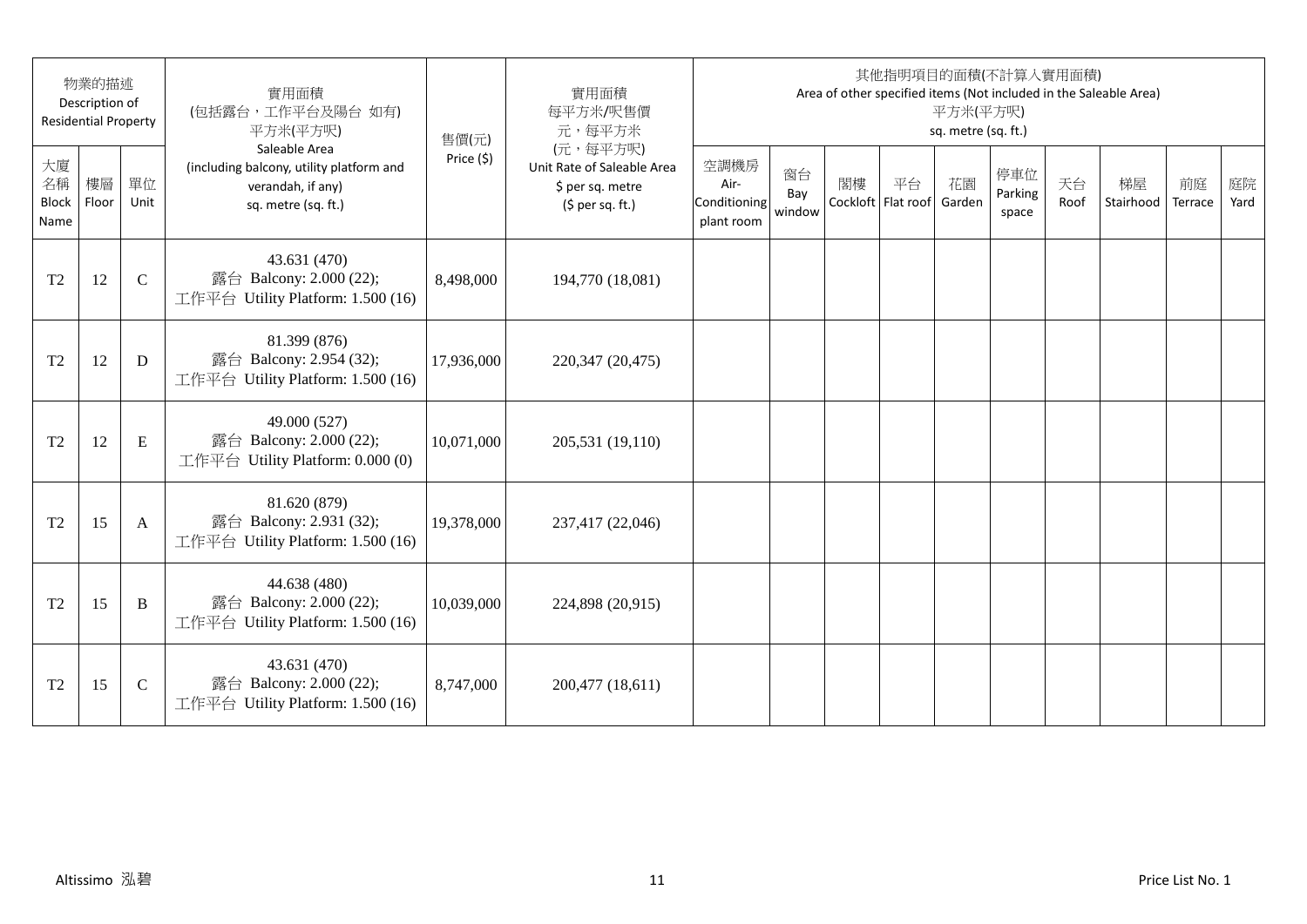|                                  | 物業的描述<br>Description of<br><b>Residential Property</b> |               | 實用面積<br>(包括露台,工作平台及陽台如有)<br>平方米(平方呎)                                                                  | 售價(元)      | 實用面積<br>每平方米/呎售價<br>元,每平方米                                                      |                                            |                     |    |                          | 平方米(平方呎)<br>sq. metre (sq. ft.) | 其他指明項目的面積(不計算入實用面積)     |            | Area of other specified items (Not included in the Saleable Area) |               |            |
|----------------------------------|--------------------------------------------------------|---------------|-------------------------------------------------------------------------------------------------------|------------|---------------------------------------------------------------------------------|--------------------------------------------|---------------------|----|--------------------------|---------------------------------|-------------------------|------------|-------------------------------------------------------------------|---------------|------------|
| 大廈<br>名稱<br><b>Block</b><br>Name | 樓層<br>Floor                                            | 單位<br>Unit    | Saleable Area<br>(including balcony, utility platform and<br>verandah, if any)<br>sq. metre (sq. ft.) | Price (\$) | (元,每平方呎)<br>Unit Rate of Saleable Area<br>\$ per sq. metre<br>$(5$ per sq. ft.) | 空調機房<br>Air-<br>Conditioning<br>plant room | 窗台<br>Bay<br>window | 閣樓 | 平台<br>Cockloft Flat roof | 花園<br>Garden                    | 停車位<br>Parking<br>space | 天台<br>Roof | 梯屋<br>Stairhood                                                   | 前庭<br>Terrace | 庭院<br>Yard |
| T <sub>2</sub>                   | 15                                                     | D             | 81.399 (876)<br>露台 Balcony: 2.954 (32);<br>工作平台 Utility Platform: 1.500 (16)                          | 18,179,000 | 223,332 (20,752)                                                                |                                            |                     |    |                          |                                 |                         |            |                                                                   |               |            |
| T <sub>2</sub>                   | 15                                                     | E             | 49.000 (527)<br>露台 Balcony: 2.000 (22);<br>工作平台 Utility Platform: 0.000 (0)                           | 10,259,000 | 209,367 (19,467)                                                                |                                            |                     |    |                          |                                 |                         |            |                                                                   |               |            |
| T <sub>2</sub>                   | 16                                                     | B             | 44.638 (480)<br>露台 Balcony: 2.000 (22);<br>工作平台 Utility Platform: 1.500 (16)                          | 10,223,000 | 229,020 (21,298)                                                                |                                            |                     |    |                          |                                 |                         |            |                                                                   |               |            |
| T <sub>2</sub>                   | 16                                                     | $\mathcal{C}$ | 43.631 (470)<br>露台 Balcony: 2.000 (22);<br>工作平台 Utility Platform: 1.500 (16)                          | 8,908,000  | 204,167 (18,953)                                                                |                                            |                     |    |                          |                                 |                         |            |                                                                   |               |            |
| T <sub>2</sub>                   | 16                                                     | D             | 81.399 (876)<br>露台 Balcony: 2.954 (32);<br>工作平台 Utility Platform: 1.500 (16)                          | 18,420,000 | 226,293 (21,027)                                                                |                                            |                     |    |                          |                                 |                         |            |                                                                   |               |            |
| T <sub>2</sub>                   | 16                                                     | E             | 49.000 (527)<br>露台 Balcony: 2.000 (22);<br>工作平台 Utility Platform: 0.000 (0)                           | 10,447,000 | 213,204 (19,824)                                                                |                                            |                     |    |                          |                                 |                         |            |                                                                   |               |            |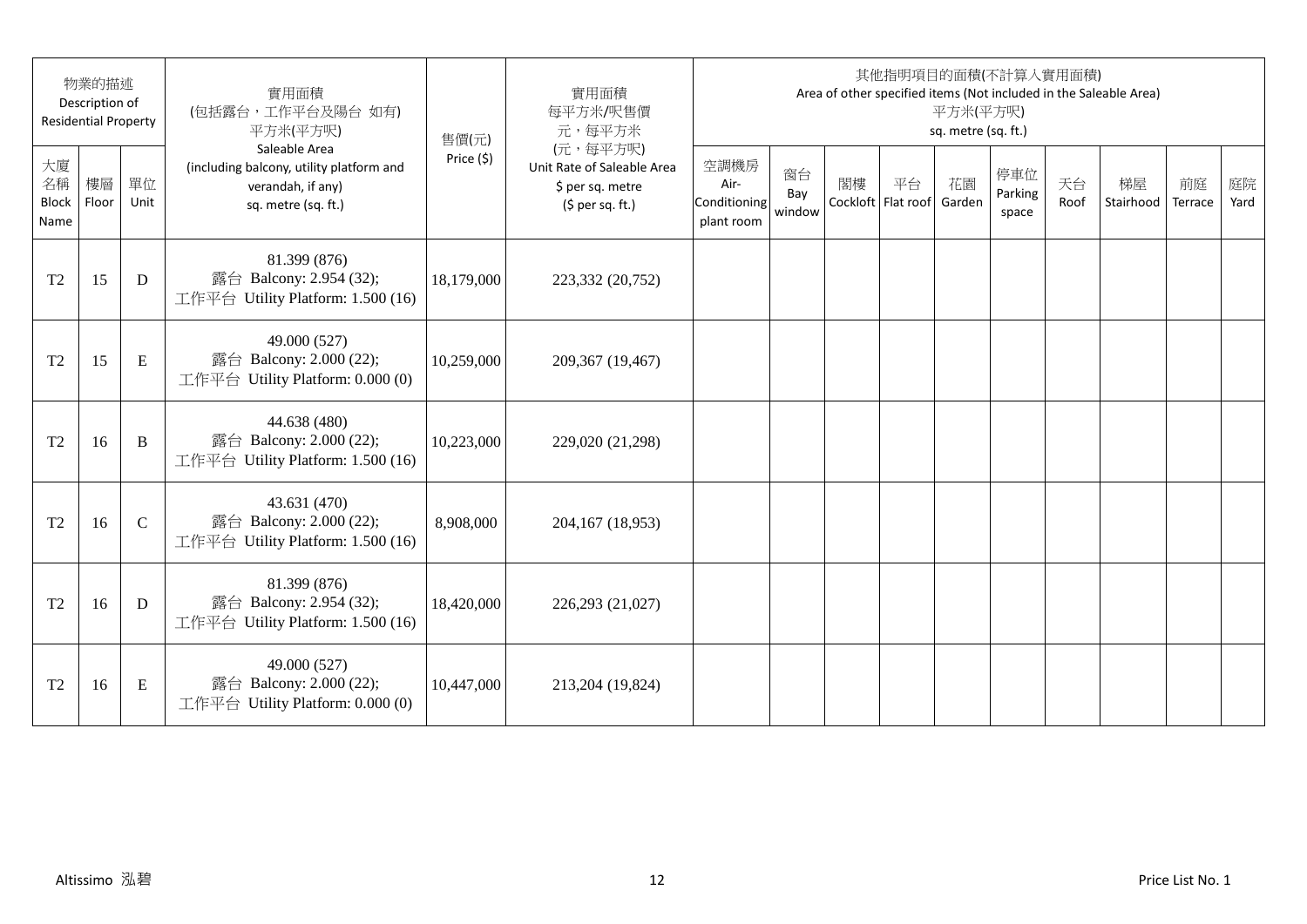|                                  | 物業的描述<br>Description of<br><b>Residential Property</b> |               | 實用面積<br>(包括露台,工作平台及陽台如有)<br>平方米(平方呎)                                                                  | 售價(元)      | 實用面積<br>每平方米/呎售價<br>元,每平方米                                                      |                                            |                     |    |                          | 平方米(平方呎)<br>sq. metre (sq. ft.) | 其他指明項目的面積(不計算入實用面積)     |            | Area of other specified items (Not included in the Saleable Area) |               |            |
|----------------------------------|--------------------------------------------------------|---------------|-------------------------------------------------------------------------------------------------------|------------|---------------------------------------------------------------------------------|--------------------------------------------|---------------------|----|--------------------------|---------------------------------|-------------------------|------------|-------------------------------------------------------------------|---------------|------------|
| 大廈<br>名稱<br><b>Block</b><br>Name | 樓層<br>Floor                                            | 單位<br>Unit    | Saleable Area<br>(including balcony, utility platform and<br>verandah, if any)<br>sq. metre (sq. ft.) | Price (\$) | (元,每平方呎)<br>Unit Rate of Saleable Area<br>\$ per sq. metre<br>$(5$ per sq. ft.) | 空調機房<br>Air-<br>Conditioning<br>plant room | 窗台<br>Bay<br>window | 閣樓 | 平台<br>Cockloft Flat roof | 花園<br>Garden                    | 停車位<br>Parking<br>space | 天台<br>Roof | 梯屋<br>Stairhood                                                   | 前庭<br>Terrace | 庭院<br>Yard |
| T <sub>5</sub>                   | -1                                                     | $\mathcal{C}$ | 29.552 (318)<br>露台 Balcony: 2.000 (22);<br>工作平台 Utility Platform: 0.000 (0)                           | 6,160,000  | 208,446 (19,371)                                                                |                                            |                     |    |                          |                                 |                         |            |                                                                   |               |            |
| T <sub>5</sub>                   | 1                                                      | G             | 29.197 (314)<br>露台 Balcony: 2.000 (22);<br>工作平台 Utility Platform: 0.000 (0)                           | 5,962,000  | 204,199 (18,987)                                                                |                                            |                     |    |                          |                                 |                         |            |                                                                   |               |            |
| T <sub>5</sub>                   | 1                                                      | H             | 48.895 (526)<br>露台 Balcony: 2.000 (22);<br>工作平台 Utility Platform: 0.000 (0)                           | 9,279,000  | 189,774 (17,641)                                                                |                                            |                     |    | 6.324<br>(68)            |                                 |                         |            |                                                                   |               |            |
| T <sub>5</sub>                   | 1                                                      | $\mathbf K$   | 28.968 (312)<br>露台 Balcony: 2.000 (22);<br>工作平台 Utility Platform: 0.000 (0)                           | 5,800,000  | 200,221 (18,590)                                                                |                                            |                     |    |                          |                                 |                         |            |                                                                   |               |            |
| T <sub>5</sub>                   | $\overline{2}$                                         | $\mathcal{C}$ | 29.552 (318)<br>露台 Balcony: 2.000 (22);<br>工作平台 Utility Platform: 0.000 (0)                           | 6,203,000  | 209,901 (19,506)                                                                |                                            |                     |    |                          |                                 |                         |            |                                                                   |               |            |
| T <sub>5</sub>                   | $\overline{2}$                                         | G             | 29.197 (314)<br>露台 Balcony: 2.000 (22);<br>工作平台 Utility Platform: 0.000 (0)                           | 6,034,000  | 206,665 (19,217)                                                                |                                            |                     |    |                          |                                 |                         |            |                                                                   |               |            |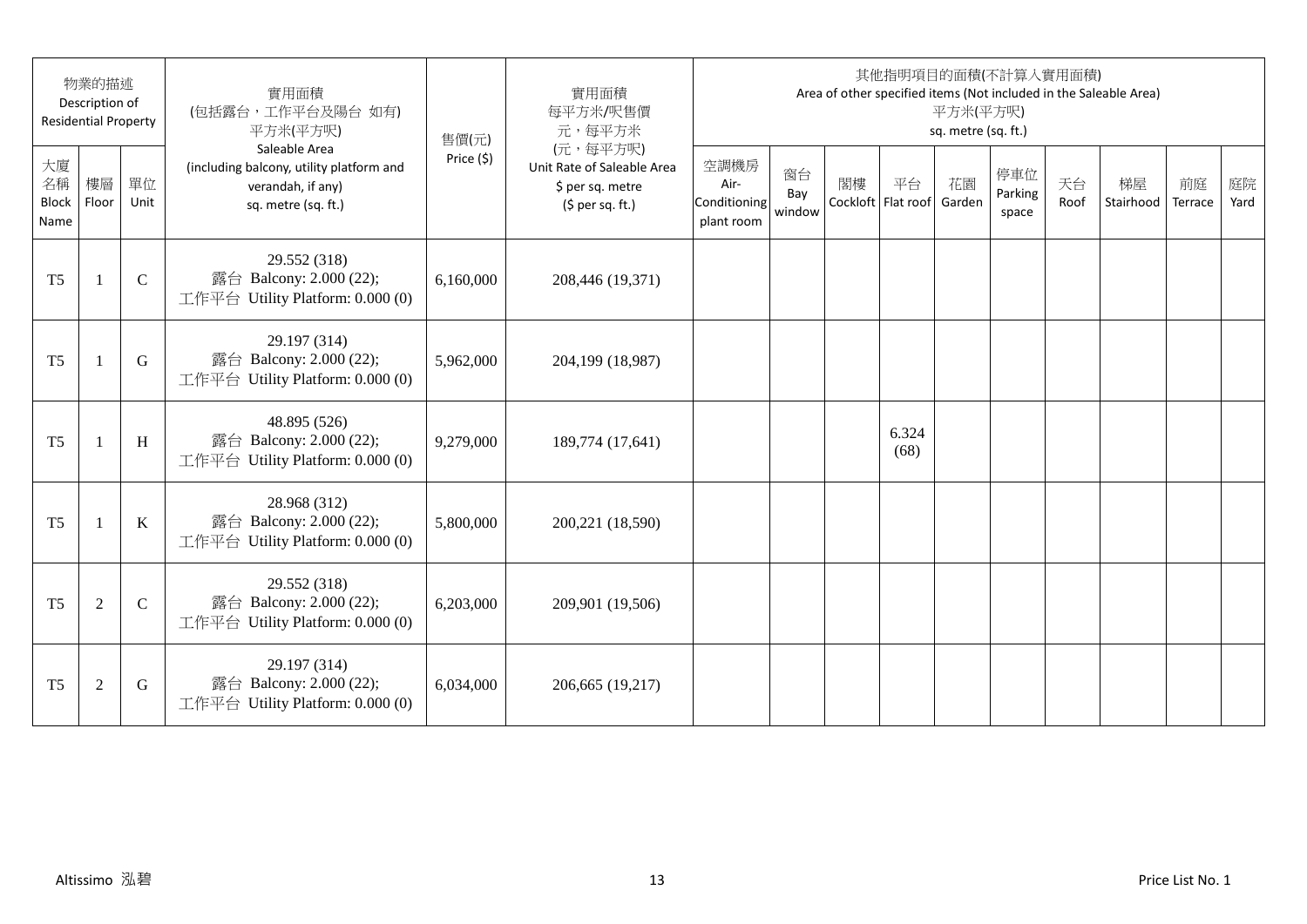|                                  | 物業的描述<br>Description of<br><b>Residential Property</b> |             | 實用面積<br>(包括露台,工作平台及陽台如有)<br>平方米(平方呎)                                                                  | 售價(元)      | 實用面積<br>每平方米/呎售價<br>元,每平方米                                                      |                                            |                     |    |                          | 平方米(平方呎)<br>sq. metre (sq. ft.) | 其他指明項目的面積(不計算入實用面積)     |            | Area of other specified items (Not included in the Saleable Area) |               |            |
|----------------------------------|--------------------------------------------------------|-------------|-------------------------------------------------------------------------------------------------------|------------|---------------------------------------------------------------------------------|--------------------------------------------|---------------------|----|--------------------------|---------------------------------|-------------------------|------------|-------------------------------------------------------------------|---------------|------------|
| 大廈<br>名稱<br><b>Block</b><br>Name | 樓層<br>Floor                                            | 單位<br>Unit  | Saleable Area<br>(including balcony, utility platform and<br>verandah, if any)<br>sq. metre (sq. ft.) | Price (\$) | (元,每平方呎)<br>Unit Rate of Saleable Area<br>\$ per sq. metre<br>$(5$ per sq. ft.) | 空調機房<br>Air-<br>Conditioning<br>plant room | 窗台<br>Bay<br>window | 閣樓 | 平台<br>Cockloft Flat roof | 花園<br>Garden                    | 停車位<br>Parking<br>space | 天台<br>Roof | 梯屋<br>Stairhood                                                   | 前庭<br>Terrace | 庭院<br>Yard |
| T <sub>5</sub>                   | $\overline{2}$                                         | H           | 48.895 (526)<br>露台 Balcony: 2.000 (22);<br>工作平台 Utility Platform: 0.000 (0)                           | 9,298,000  | 190,163 (17,677)                                                                |                                            |                     |    |                          |                                 |                         |            |                                                                   |               |            |
| T <sub>5</sub>                   | $\overline{2}$                                         | $\bf K$     | 28.968 (312)<br>露台 Balcony: 2.000 (22);<br>工作平台 Utility Platform: 0.000 (0)                           | 6,086,000  | 210,094 (19,506)                                                                |                                            |                     |    |                          |                                 |                         |            |                                                                   |               |            |
| T <sub>5</sub>                   | 3                                                      | $\mathbf C$ | 29.552 (318)<br>露台 Balcony: 2.000 (22);<br>工作平台 Utility Platform: 0.000 (0)                           | 6,247,000  | 211,390 (19,645)                                                                |                                            |                     |    |                          |                                 |                         |            |                                                                   |               |            |
| T <sub>5</sub>                   | 3                                                      | G           | 29.197 (314)<br>露台 Balcony: 2.000 (22);<br>工作平台 Utility Platform: 0.000 (0)                           | 6,076,000  | 208,104 (19,350)                                                                |                                            |                     |    |                          |                                 |                         |            |                                                                   |               |            |
| T <sub>5</sub>                   | 3                                                      | H           | 48.895 (526)<br>露台 Balcony: 2.000 (22);<br>工作平台 Utility Platform: 0.000 (0)                           | 9,410,000  | 192,453 (17,890)                                                                |                                            |                     |    |                          |                                 |                         |            |                                                                   |               |            |
| T <sub>5</sub>                   | 3                                                      | $\mathbf K$ | 28.968 (312)<br>露台 Balcony: 2.000 (22);<br>工作平台 Utility Platform: 0.000 (0)                           | 6,129,000  | 211,578 (19,644)                                                                |                                            |                     |    |                          |                                 |                         |            |                                                                   |               |            |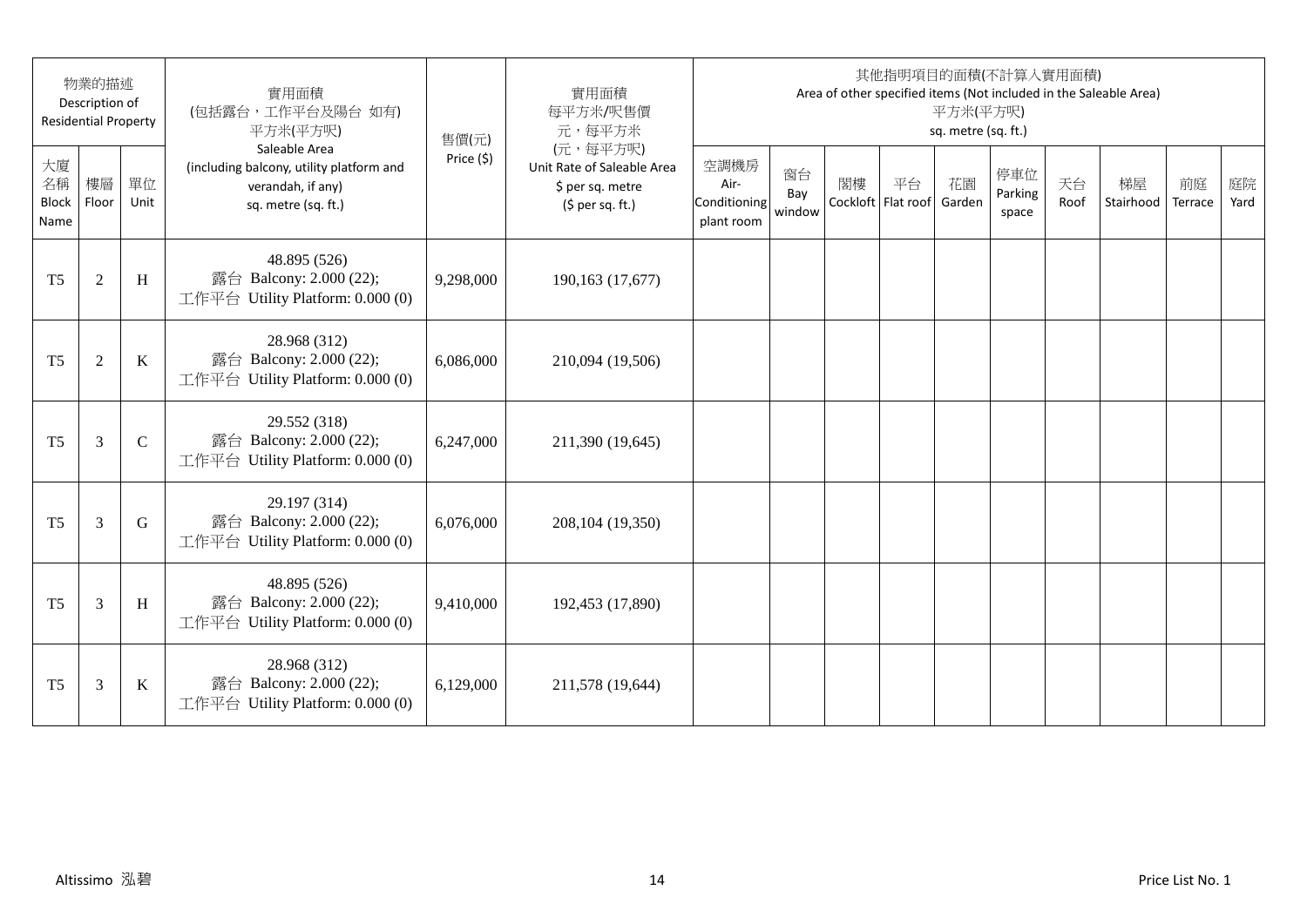|                                  | 物業的描述<br>Description of<br><b>Residential Property</b> |               | 實用面積<br>(包括露台,工作平台及陽台如有)<br>平方米(平方呎)                                                                  | 售價(元)      | 實用面積<br>每平方米/呎售價<br>元,每平方米                                                      |                                            |                     |    |                          | 平方米(平方呎)<br>sq. metre (sq. ft.) | 其他指明項目的面積(不計算入實用面積)     |            | Area of other specified items (Not included in the Saleable Area) |               |            |
|----------------------------------|--------------------------------------------------------|---------------|-------------------------------------------------------------------------------------------------------|------------|---------------------------------------------------------------------------------|--------------------------------------------|---------------------|----|--------------------------|---------------------------------|-------------------------|------------|-------------------------------------------------------------------|---------------|------------|
| 大廈<br>名稱<br><b>Block</b><br>Name | 樓層<br>Floor                                            | 單位<br>Unit    | Saleable Area<br>(including balcony, utility platform and<br>verandah, if any)<br>sq. metre (sq. ft.) | Price (\$) | (元,每平方呎)<br>Unit Rate of Saleable Area<br>\$ per sq. metre<br>$(5$ per sq. ft.) | 空調機房<br>Air-<br>Conditioning<br>plant room | 窗台<br>Bay<br>window | 閣樓 | 平台<br>Cockloft Flat roof | 花園<br>Garden                    | 停車位<br>Parking<br>space | 天台<br>Roof | 梯屋<br>Stairhood                                                   | 前庭<br>Terrace | 庭院<br>Yard |
| T <sub>5</sub>                   | 5                                                      | $\mathcal{C}$ | 29.552 (318)<br>露台 Balcony: 2.000 (22);<br>工作平台 Utility Platform: 0.000 (0)                           | 6,290,000  | 212,845 (19,780)                                                                |                                            |                     |    |                          |                                 |                         |            |                                                                   |               |            |
| T <sub>5</sub>                   | 5                                                      | G             | 29.197 (314)<br>露台 Balcony: 2.000 (22);<br>工作平台 Utility Platform: 0.000 (0)                           | 6,119,000  | 209,576 (19,487)                                                                |                                            |                     |    |                          |                                 |                         |            |                                                                   |               |            |
| T <sub>5</sub>                   | 5                                                      | H             | 48.895 (526)<br>露台 Balcony: 2.000 (22);<br>工作平台 Utility Platform: 0.000 (0)                           | 9,428,000  | 192,821 (17,924)                                                                |                                            |                     |    |                          |                                 |                         |            |                                                                   |               |            |
| T <sub>5</sub>                   | 5                                                      | $\bf K$       | 28.968 (312)<br>露台 Balcony: 2.000 (22);<br>工作平台 Utility Platform: 0.000 (0)                           | 6,171,000  | 213,028 (19,779)                                                                |                                            |                     |    |                          |                                 |                         |            |                                                                   |               |            |
| T <sub>5</sub>                   | 6                                                      | $\mathcal{C}$ | 29.552 (318)<br>露台 Balcony: 2.000 (22);<br>工作平台 Utility Platform: 0.000 (0)                           | 6,315,000  | 213,691 (19,858)                                                                |                                            |                     |    |                          |                                 |                         |            |                                                                   |               |            |
| T <sub>5</sub>                   | 6                                                      | G             | 29.197 (314)<br>露台 Balcony: 2.000 (22);<br>工作平台 Utility Platform: 0.000 (0)                           | 6,205,000  | 212,522 (19,761)                                                                |                                            |                     |    |                          |                                 |                         |            |                                                                   |               |            |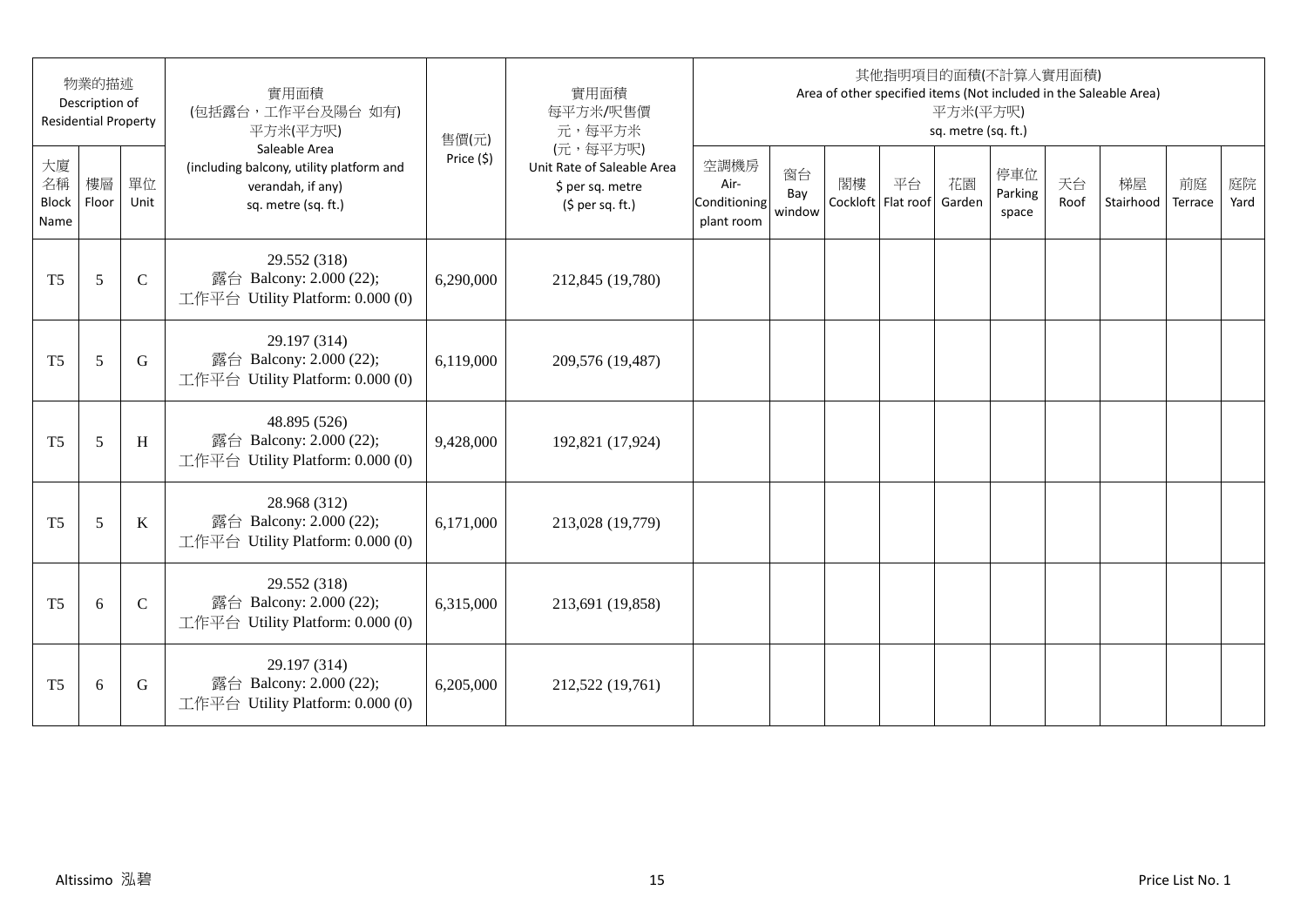|                                  | 物業的描述<br>Description of<br><b>Residential Property</b> |               | 實用面積<br>(包括露台,工作平台及陽台如有)<br>平方米(平方呎)                                                                  | 售價(元)      | 實用面積<br>每平方米/呎售價<br>元,每平方米                                                      |                                            |                     |    |                          | 平方米(平方呎)<br>sq. metre (sq. ft.) | 其他指明項目的面積(不計算入實用面積)     |            | Area of other specified items (Not included in the Saleable Area) |               |            |
|----------------------------------|--------------------------------------------------------|---------------|-------------------------------------------------------------------------------------------------------|------------|---------------------------------------------------------------------------------|--------------------------------------------|---------------------|----|--------------------------|---------------------------------|-------------------------|------------|-------------------------------------------------------------------|---------------|------------|
| 大廈<br>名稱<br><b>Block</b><br>Name | 樓層<br>Floor                                            | 單位<br>Unit    | Saleable Area<br>(including balcony, utility platform and<br>verandah, if any)<br>sq. metre (sq. ft.) | Price (\$) | (元,每平方呎)<br>Unit Rate of Saleable Area<br>\$ per sq. metre<br>$(5$ per sq. ft.) | 空調機房<br>Air-<br>Conditioning<br>plant room | 窗台<br>Bay<br>window | 閣樓 | 平台<br>Cockloft Flat roof | 花園<br>Garden                    | 停車位<br>Parking<br>space | 天台<br>Roof | 梯屋<br>Stairhood                                                   | 前庭<br>Terrace | 庭院<br>Yard |
| T <sub>5</sub>                   | 6                                                      | H             | 48.895 (526)<br>露台 Balcony: 2.000 (22);<br>工作平台 Utility Platform: 0.000 (0)                           | 9,559,000  | 195,501 (18,173)                                                                |                                            |                     |    |                          |                                 |                         |            |                                                                   |               |            |
| T <sub>5</sub>                   | 6                                                      | $\mathbf K$   | 28.968 (312)<br>露台 Balcony: 2.000 (22);<br>工作平台 Utility Platform: 0.000 (0)                           | 6,196,000  | 213,891 (19,859)                                                                |                                            |                     |    |                          |                                 |                         |            |                                                                   |               |            |
| T <sub>5</sub>                   | $\overline{7}$                                         | $\mathcal{C}$ | 29.552 (318)<br>露台 Balcony: 2.000 (22);<br>工作平台 Utility Platform: 0.000 (0)                           | 6,366,000  | 215,417 (20,019)                                                                |                                            |                     |    |                          |                                 |                         |            |                                                                   |               |            |
| T <sub>5</sub>                   | $\overline{7}$                                         | G             | 29.197 (314)<br>露台 Balcony: 2.000 (22);<br>工作平台 Utility Platform: 0.000 (0)                           | 6,786,000  | 232,421 (21,611)                                                                |                                            |                     |    |                          |                                 |                         |            |                                                                   |               |            |
| T <sub>5</sub>                   | $\tau$                                                 | H             | 48.895 (526)<br>露台 Balcony: 2.000 (22);<br>工作平台 Utility Platform: 0.000 (0)                           | 10,017,000 | 204,868 (19,044)                                                                |                                            |                     |    |                          |                                 |                         |            |                                                                   |               |            |
| T <sub>5</sub>                   | $\tau$                                                 | K             | 28.968 (312)<br>露台 Balcony: 2.000 (22);<br>工作平台 Utility Platform: 0.000 (0)                           | 6,214,000  | 214,513 (19,917)                                                                |                                            |                     |    |                          |                                 |                         |            |                                                                   |               |            |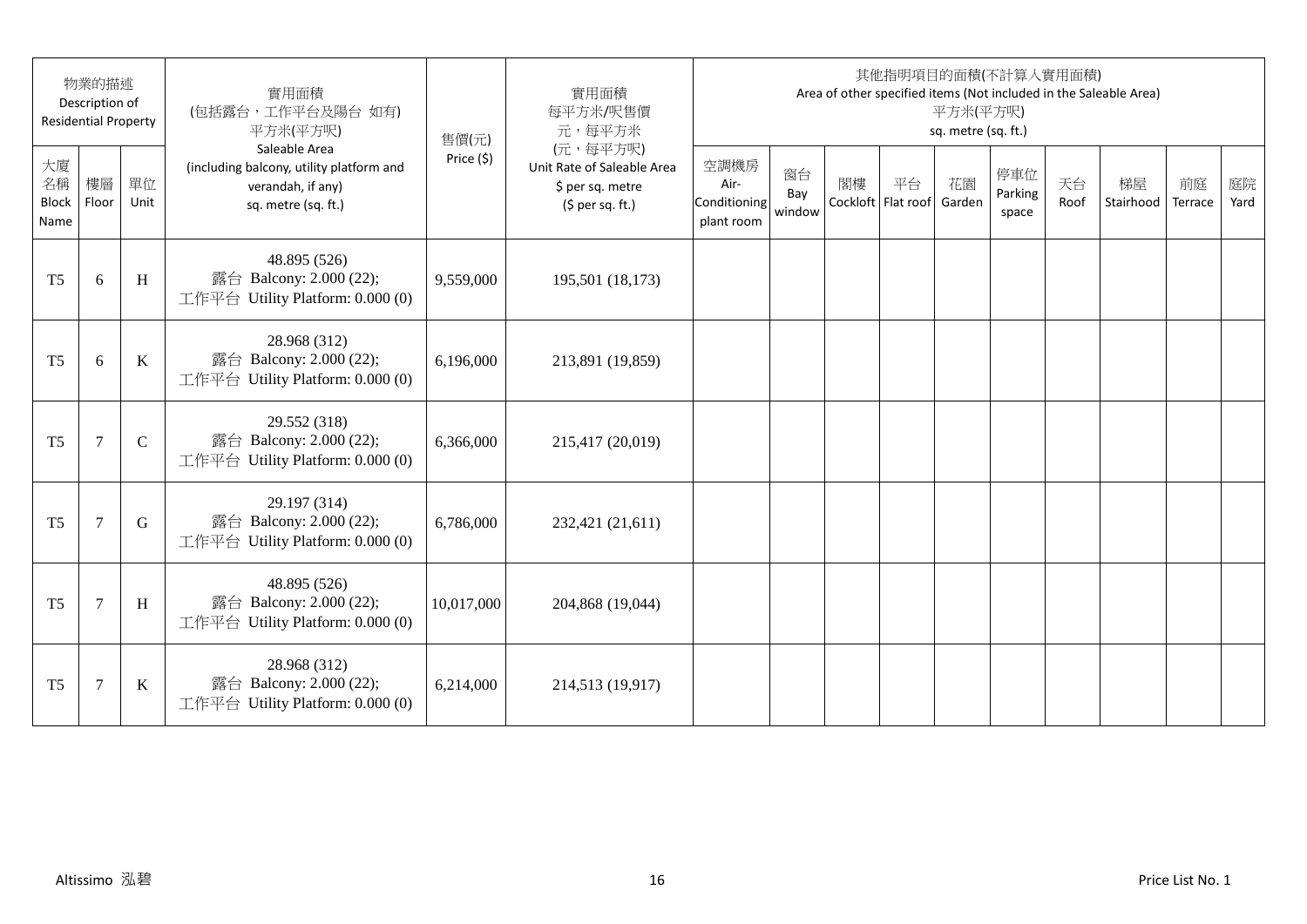|                                  | 物業的描述<br>Description of<br><b>Residential Property</b> |               | 實用面積<br>(包括露台,工作平台及陽台如有)<br>平方米(平方呎)                                                                  | 售價(元)      | 實用面積<br>每平方米/呎售價<br>元,每平方米                                                      |                                            |                     |    |                          | 平方米(平方呎)<br>sq. metre (sq. ft.) | 其他指明項目的面積(不計算入實用面積)     |            | Area of other specified items (Not included in the Saleable Area) |               |            |
|----------------------------------|--------------------------------------------------------|---------------|-------------------------------------------------------------------------------------------------------|------------|---------------------------------------------------------------------------------|--------------------------------------------|---------------------|----|--------------------------|---------------------------------|-------------------------|------------|-------------------------------------------------------------------|---------------|------------|
| 大廈<br>名稱<br><b>Block</b><br>Name | 樓層<br>Floor                                            | 單位<br>Unit    | Saleable Area<br>(including balcony, utility platform and<br>verandah, if any)<br>sq. metre (sq. ft.) | Price (\$) | (元,每平方呎)<br>Unit Rate of Saleable Area<br>\$ per sq. metre<br>$(5$ per sq. ft.) | 空調機房<br>Air-<br>Conditioning<br>plant room | 窗台<br>Bay<br>window | 閣樓 | 平台<br>Cockloft Flat roof | 花園<br>Garden                    | 停車位<br>Parking<br>space | 天台<br>Roof | 梯屋<br>Stairhood                                                   | 前庭<br>Terrace | 庭院<br>Yard |
| T <sub>5</sub>                   | 8                                                      | $\mathsf{C}$  | 29.552 (318)<br>露台 Balcony: 2.000 (22);<br>工作平台 Utility Platform: 0.000 (0)                           | 6,460,000  | 218,598 (20,314)                                                                |                                            |                     |    |                          |                                 |                         |            |                                                                   |               |            |
| T <sub>5</sub>                   | 8                                                      | G             | 29.197 (314)<br>露台 Balcony: 2.000 (22);<br>工作平台 Utility Platform: 0.000 (0)                           | 6,982,000  | 239,134 (22,236)                                                                |                                            |                     |    |                          |                                 |                         |            |                                                                   |               |            |
| T <sub>5</sub>                   | $\,8\,$                                                | H             | 48.895 (526)<br>露台 Balcony: 2.000 (22);<br>工作平台 Utility Platform: 0.000 (0)                           | 10,165,000 | 207,894 (19,325)                                                                |                                            |                     |    |                          |                                 |                         |            |                                                                   |               |            |
| T <sub>5</sub>                   | $\,8\,$                                                | $\bf K$       | 28.968 (312)<br>露台 Balcony: 2.000 (22);<br>工作平台 Utility Platform: 0.000 (0)                           | 6,306,000  | 217,688 (20,212)                                                                |                                            |                     |    |                          |                                 |                         |            |                                                                   |               |            |
| T <sub>5</sub>                   | 9                                                      | $\mathcal{C}$ | 29.552 (318)<br>露台 Balcony: 2.000 (22);<br>工作平台 Utility Platform: 0.000 (0)                           | 6,460,000  | 218,598 (20,314)                                                                |                                            |                     |    |                          |                                 |                         |            |                                                                   |               |            |
| T <sub>5</sub>                   | 9                                                      | G             | 29.197 (314)<br>露台 Balcony: 2.000 (22);<br>工作平台 Utility Platform: 0.000 (0)                           | 6,982,000  | 239,134 (22,236)                                                                |                                            |                     |    |                          |                                 |                         |            |                                                                   |               |            |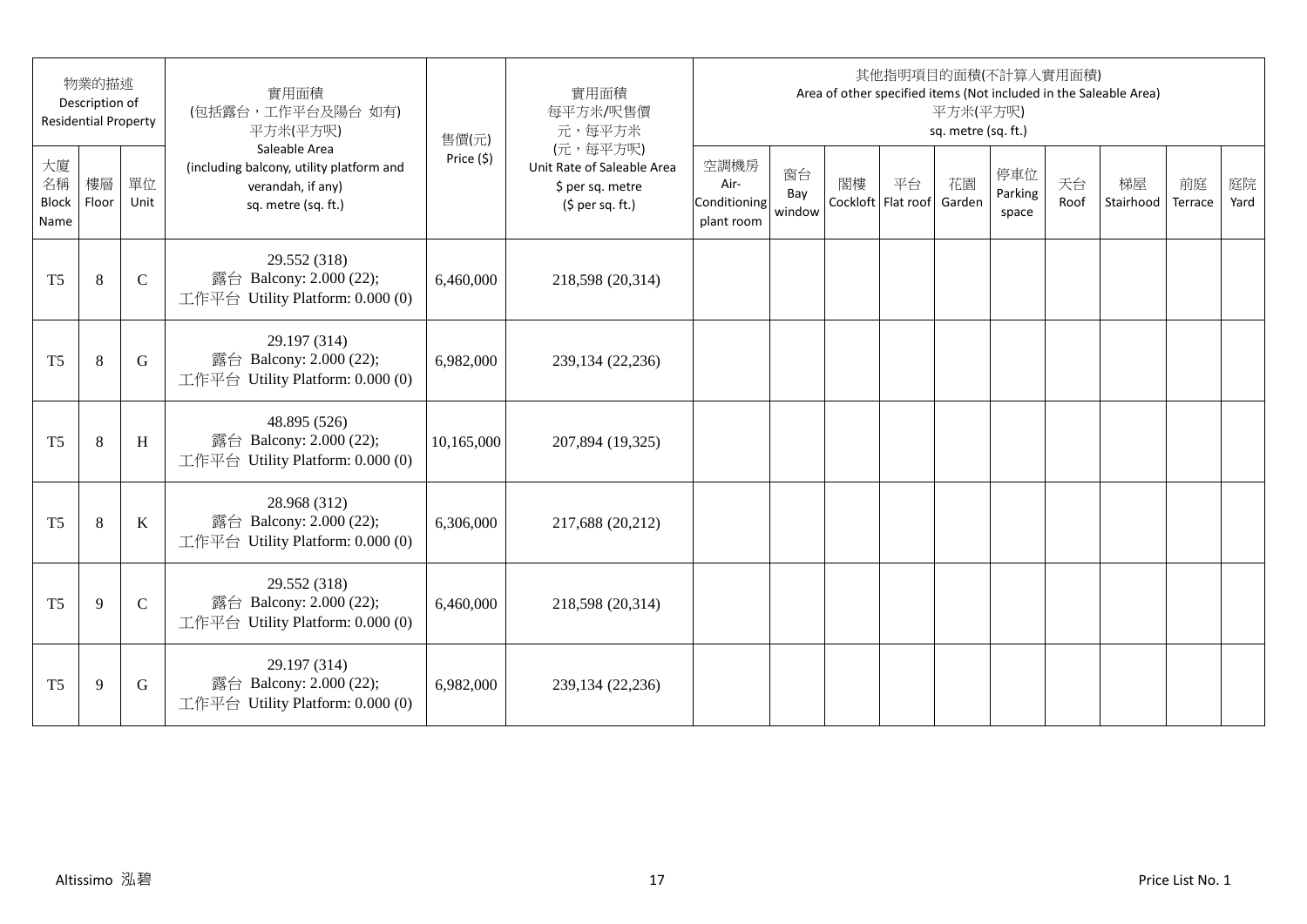|                                  | 物業的描述<br>Description of<br><b>Residential Property</b> |               | 實用面積<br>(包括露台,工作平台及陽台如有)<br>平方米(平方呎)                                                                  | 售價(元)      | 實用面積<br>每平方米/呎售價<br>元,每平方米                                                      |                                            |                     |    |                          | 平方米(平方呎)<br>sq. metre (sq. ft.) | 其他指明項目的面積(不計算入實用面積)     |            | Area of other specified items (Not included in the Saleable Area) |               |            |
|----------------------------------|--------------------------------------------------------|---------------|-------------------------------------------------------------------------------------------------------|------------|---------------------------------------------------------------------------------|--------------------------------------------|---------------------|----|--------------------------|---------------------------------|-------------------------|------------|-------------------------------------------------------------------|---------------|------------|
| 大廈<br>名稱<br><b>Block</b><br>Name | 樓層<br>Floor                                            | 單位<br>Unit    | Saleable Area<br>(including balcony, utility platform and<br>verandah, if any)<br>sq. metre (sq. ft.) | Price (\$) | (元,每平方呎)<br>Unit Rate of Saleable Area<br>\$ per sq. metre<br>$(5$ per sq. ft.) | 空調機房<br>Air-<br>Conditioning<br>plant room | 窗台<br>Bay<br>window | 閣樓 | 平台<br>Cockloft Flat roof | 花園<br>Garden                    | 停車位<br>Parking<br>space | 天台<br>Roof | 梯屋<br>Stairhood                                                   | 前庭<br>Terrace | 庭院<br>Yard |
| T <sub>5</sub>                   | 9                                                      | H             | 48.895 (526)<br>露台 Balcony: 2.000 (22);<br>工作平台 Utility Platform: 0.000 (0)                           | 10,165,000 | 207,894 (19,325)                                                                |                                            |                     |    |                          |                                 |                         |            |                                                                   |               |            |
| T <sub>5</sub>                   | 9                                                      | $\mathbf K$   | 28.968 (312)<br>露台 Balcony: 2.000 (22);<br>工作平台 Utility Platform: 0.000 (0)                           | 6,306,000  | 217,688 (20,212)                                                                |                                            |                     |    |                          |                                 |                         |            |                                                                   |               |            |
| T <sub>5</sub>                   | 10                                                     | $\mathcal{C}$ | 29.552 (318)<br>露台 Balcony: 2.000 (22);<br>工作平台 Utility Platform: 0.000 (0)                           | 6,522,000  | 220,696 (20,509)                                                                |                                            |                     |    |                          |                                 |                         |            |                                                                   |               |            |
| T <sub>5</sub>                   | 10                                                     | G             | 29.197 (314)<br>露台 Balcony: 2.000 (22);<br>工作平台 Utility Platform: 0.000 (0)                           | 7,147,000  | 244,785 (22,761)                                                                |                                            |                     |    |                          |                                 |                         |            |                                                                   |               |            |
| T <sub>5</sub>                   | 10                                                     | H             | 48.895 (526)<br>露台 Balcony: 2.000 (22);<br>工作平台 Utility Platform: 0.000 (0)                           | 10,264,000 | 209,919 (19,513)                                                                |                                            |                     |    |                          |                                 |                         |            |                                                                   |               |            |
| T <sub>5</sub>                   | 10                                                     | $\bf K$       | 28.968 (312)<br>露台 Balcony: 2.000 (22);<br>工作平台 Utility Platform: 0.000 (0)                           | 6,367,000  | 219,794 (20,407)                                                                |                                            |                     |    |                          |                                 |                         |            |                                                                   |               |            |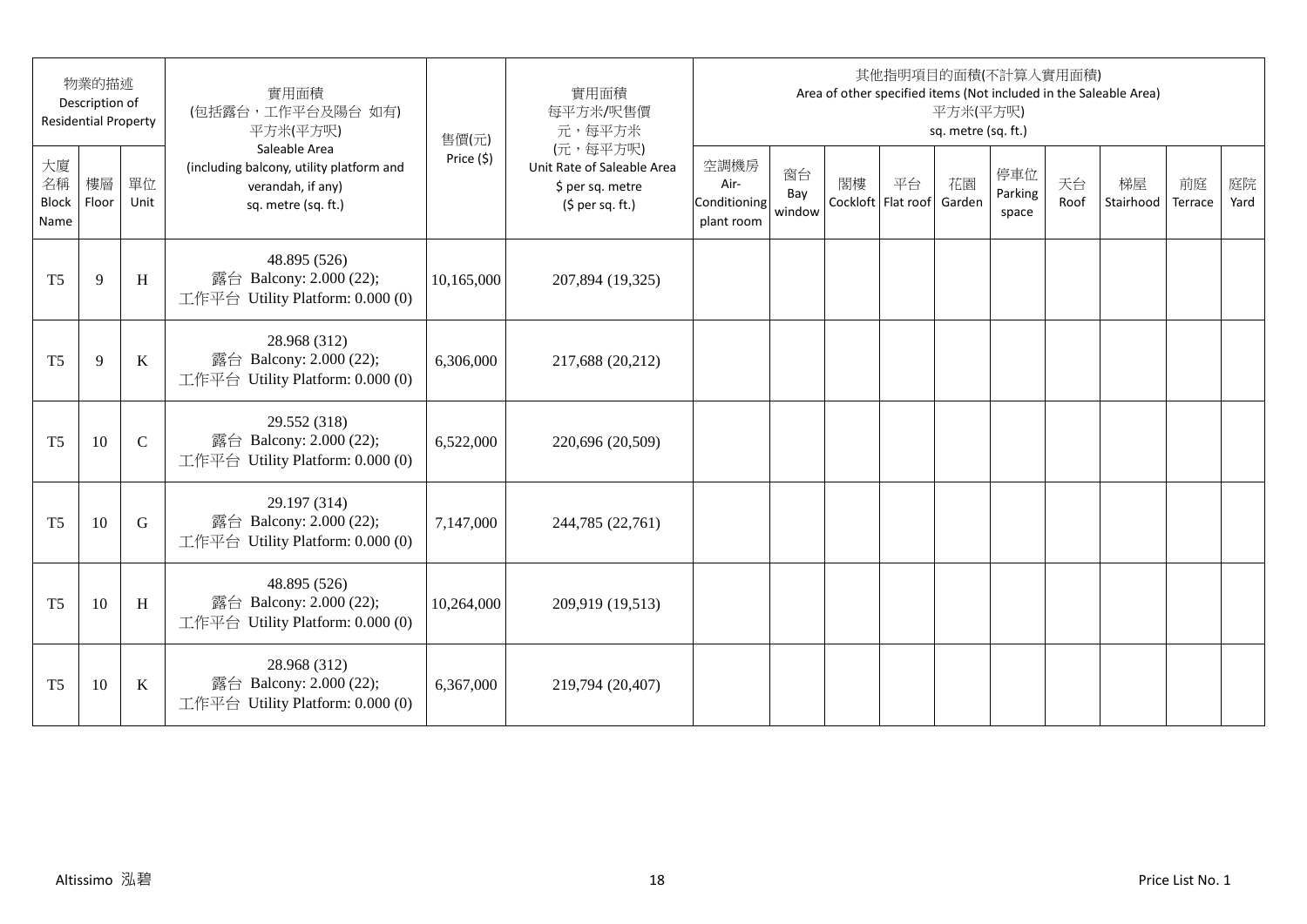|                                  | 物業的描述<br>Description of<br><b>Residential Property</b> |               | 實用面積<br>(包括露台,工作平台及陽台如有)<br>平方米(平方呎)                                                                  | 售價(元)      | 實用面積<br>每平方米/呎售價<br>元,每平方米                                                      |                                            |                     |    |                          | 平方米(平方呎)<br>sq. metre (sq. ft.) | 其他指明項目的面積(不計算入實用面積)     |            | Area of other specified items (Not included in the Saleable Area) |               |            |
|----------------------------------|--------------------------------------------------------|---------------|-------------------------------------------------------------------------------------------------------|------------|---------------------------------------------------------------------------------|--------------------------------------------|---------------------|----|--------------------------|---------------------------------|-------------------------|------------|-------------------------------------------------------------------|---------------|------------|
| 大廈<br>名稱<br><b>Block</b><br>Name | 樓層<br>Floor                                            | 單位<br>Unit    | Saleable Area<br>(including balcony, utility platform and<br>verandah, if any)<br>sq. metre (sq. ft.) | Price (\$) | (元,每平方呎)<br>Unit Rate of Saleable Area<br>\$ per sq. metre<br>$(5$ per sq. ft.) | 空調機房<br>Air-<br>Conditioning<br>plant room | 窗台<br>Bay<br>window | 閣樓 | 平台<br>Cockloft Flat roof | 花園<br>Garden                    | 停車位<br>Parking<br>space | 天台<br>Roof | 梯屋<br>Stairhood                                                   | 前庭<br>Terrace | 庭院<br>Yard |
| T <sub>5</sub>                   | 11                                                     | $\mathcal{C}$ | 29.552 (318)<br>露台 Balcony: 2.000 (22);<br>工作平台 Utility Platform: 0.000 (0)                           | 6,629,000  | 224,316 (20,846)                                                                |                                            |                     |    |                          |                                 |                         |            |                                                                   |               |            |
| T <sub>5</sub>                   | 11                                                     | G             | 29.197 (314)<br>露台 Balcony: 2.000 (22);<br>工作平台 Utility Platform: 0.000 (0)                           | 7,250,000  | 248,313 (23,089)                                                                |                                            |                     |    |                          |                                 |                         |            |                                                                   |               |            |
| T <sub>5</sub>                   | 11                                                     | H             | 48.895 (526)<br>露台 Balcony: 2.000 (22);<br>工作平台 Utility Platform: 0.000 (0)                           | 10,412,000 | 212,946 (19,795)                                                                |                                            |                     |    |                          |                                 |                         |            |                                                                   |               |            |
| T <sub>5</sub>                   | 11                                                     | $\mathbf K$   | 28.968 (312)<br>露台 Balcony: 2.000 (22);<br>工作平台 Utility Platform: 0.000 (0)                           | 6,459,000  | 222,970 (20,702)                                                                |                                            |                     |    |                          |                                 |                         |            |                                                                   |               |            |
| T <sub>5</sub>                   | 12                                                     | $\mathbf C$   | 29.552 (318)<br>露台 Balcony: 2.000 (22);<br>工作平台 Utility Platform: 0.000 (0)                           | 6,764,000  | 228,885 (21,270)                                                                |                                            |                     |    |                          |                                 |                         |            |                                                                   |               |            |
| T <sub>5</sub>                   | 12                                                     | G             | 29.197 (314)<br>露台 Balcony: 2.000 (22);<br>工作平台 Utility Platform: 0.000 (0)                           | 7,353,000  | 251,841 (23,417)                                                                |                                            |                     |    |                          |                                 |                         |            |                                                                   |               |            |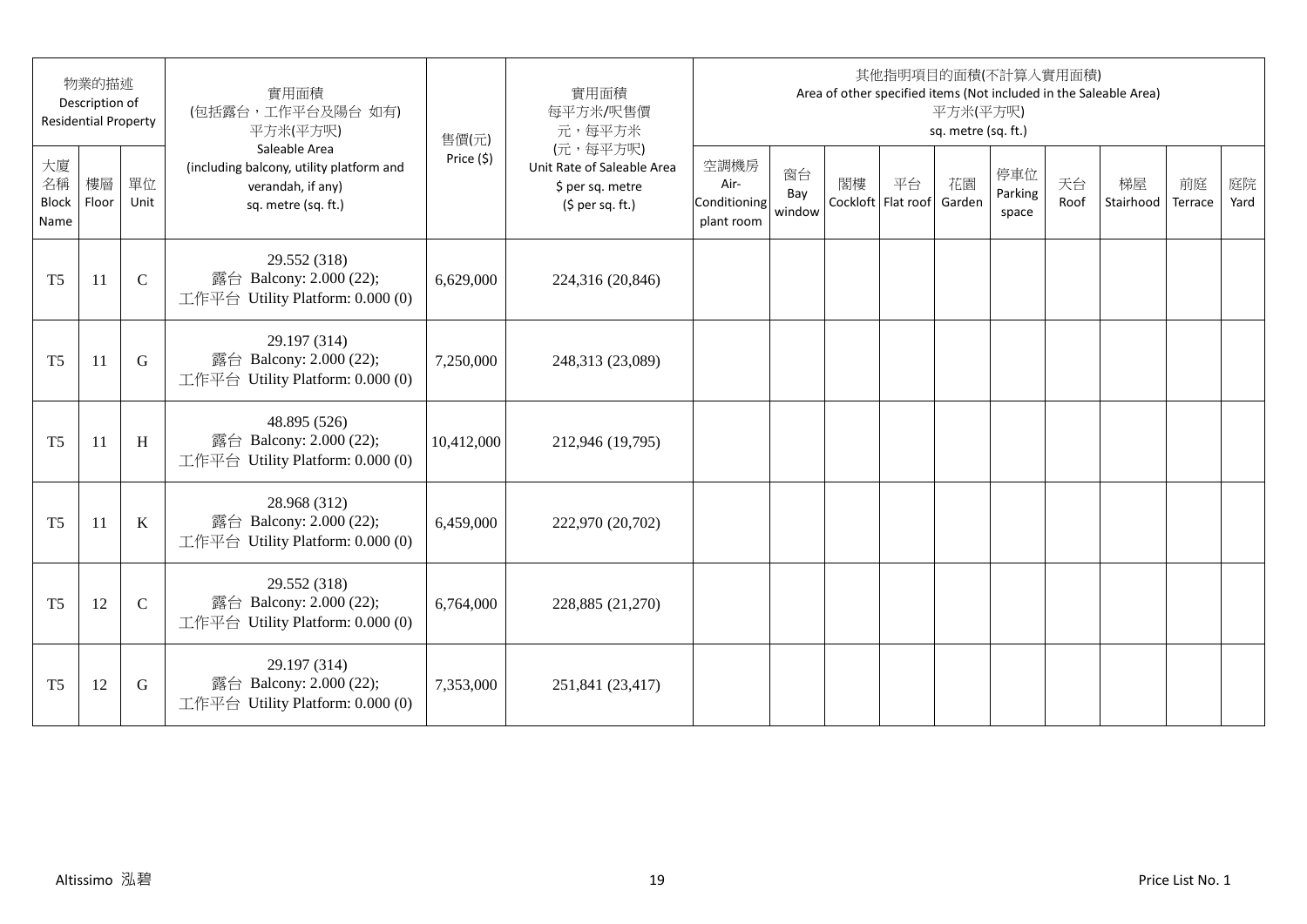|                                  | 物業的描述<br>Description of<br><b>Residential Property</b> |            | 實用面積<br>(包括露台,工作平台及陽台如有)<br>平方米(平方呎)                                                                  | 售價(元)      | 實用面積<br>每平方米/呎售價<br>元,每平方米                                                      |                                            |                     |    | 其他指明項目的面積(不計算入實用面積)      | 平方米(平方呎)<br>sq. metre (sq. ft.) |                         |            | Area of other specified items (Not included in the Saleable Area) |               |            |
|----------------------------------|--------------------------------------------------------|------------|-------------------------------------------------------------------------------------------------------|------------|---------------------------------------------------------------------------------|--------------------------------------------|---------------------|----|--------------------------|---------------------------------|-------------------------|------------|-------------------------------------------------------------------|---------------|------------|
| 大廈<br>名稱<br><b>Block</b><br>Name | 樓層<br>Floor                                            | 單位<br>Unit | Saleable Area<br>(including balcony, utility platform and<br>verandah, if any)<br>sq. metre (sq. ft.) | Price (\$) | (元,每平方呎)<br>Unit Rate of Saleable Area<br>\$ per sq. metre<br>$(5$ per sq. ft.) | 空調機房<br>Air-<br>Conditioning<br>plant room | 窗台<br>Bay<br>window | 閣樓 | 平台<br>Cockloft Flat roof | 花園<br>Garden                    | 停車位<br>Parking<br>space | 天台<br>Roof | 梯屋<br>Stairhood                                                   | 前庭<br>Terrace | 庭院<br>Yard |
| T <sub>5</sub>                   | 12                                                     | H          | 48.895 (526)<br>露台 Balcony: $2.000(22)$ ;<br>工作平台 Utility Platform: $0.000(0)$                        | 10,560,000 | 215,973 (20,076)                                                                |                                            |                     |    |                          |                                 |                         |            |                                                                   |               |            |
| T <sub>5</sub>                   | 12                                                     | K          | 28.968 (312)<br>露台 Balcony: $2.000(22)$ ;<br>Utility Platform: 0.000 (0)<br>工作平台                      | 6,551,000  | 226,146 (20,997)                                                                |                                            |                     |    |                          |                                 |                         |            |                                                                   |               |            |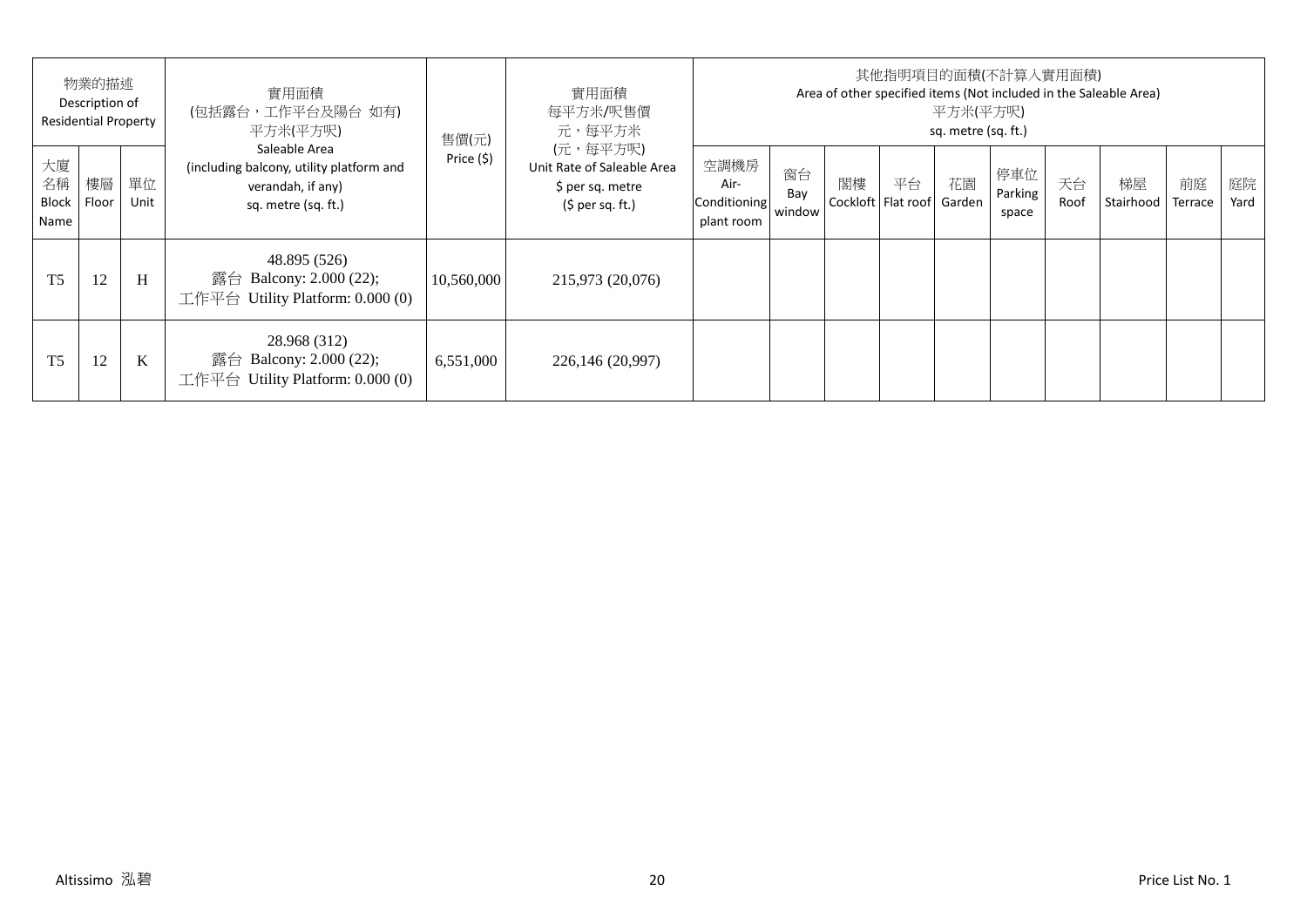#### **第三部份:其他資料 Part 3: Other Information**

- (1) 準買家應參閱發展項目的售樓說明書,以了解該項目的資料。 Prospective purchasers are advised to refer to the sales brochure for the development for information on the development.
- (2) 根據《一手住宅物業銷售條例》第 52(1)條及第 53(2)及(3)條 , According to sections 52(1) and 53(2) and (3) of the Residential Properties (First-hand Sales) Ordinance, –

#### 第 52(1) 條 / Section 52(1)

在某人就指明住宅物業與擁有人訂立臨時買賣合約時,該人須向擁有人支付售價的 5%的臨時訂金。

A preliminary deposit of 5% of the purchase price is payable by a person to the owner on entering into a preliminary agreement for sale and purchase in respect of the specified residential property with the owner.

#### 第 53(2) 條 / Section 53(2)

如某人於某日期訂立臨時買賣合約,並於該日期後的 5 個工作日内,就有關住宅物業簽立買賣合約,則擁有人必須在該日期後的 8 個工作日内,簽立該買賣合約。 If a person executes an agreement for sale and purchase in respect of the residential property within 5 working days after the date on which the person enters into the preliminary agreement for sale and purchase, the owner must execute the agreement for sale and purchase within 8 working days after that date.

#### 第 53(3) 條 / Section 53(3)

如某人於某日期訂立臨時買賣合約時,但沒有於該日期後的 5 個工作日内,就有關住宅物業簽立買賣合約,則 – (i) 該臨時合約即告終止;(ii) 有關的臨時訂金即予沒收; 及 (iii) 擁有人不得就該人沒有簽立買賣合約而針對該人提出進一步申索。

If a person does not execute an agreement for sale and purchase in respect of the residential property within 5 working days after the date on which the person enters into the preliminary agreement for sale and purchase-

(i) the preliminary agreement is terminated; (ii) the preliminary deposit is forfeited; and (iii) the owner does not have any further claim against the person for the failure.

#### (3) 實用面積及屬該住宅物業其他指明項目的面積是按《一手住宅物業銷售條例》第 8 條及附表二第 2 部的計算得出的。

The saleable area and area of other specified items of the residential property are calculated in accordance with section 8 and Part 2 of Schedule 2 to the Residential Properties(First-hand Sales) Ordinance.

| (4)(i) 註:在第(4)段中: | 「售價」指本價單第二部份中所列之住宅物業的售價,而「成交金額」指將於臨時合約中訂明的住宅物業的實際售價。因應不同支 |  |
|-------------------|-----------------------------------------------------------|--|
|                   | 无故事后! 不是长起的 医扁桃体 医外耳中心 医口下下的 医心包 医无间歇 医心包下垂 医血管反应 医心包     |  |

- 付條款及/或折扣按售價計算得出之價目,皆以進位到最接近的十位數作為成交金額。
	- (b) 「工作日」按《一手住宅物業銷售條例》第 2(1)條所定義。
	- (c) 「臨時合約」指臨時買賣合約。
	- (d) 「正式合約」指正式買賣合約。
- Note: In paragraph (4): (a)
- "price" means the price of the residential property set out in Part 2 of this price list, and "transaction price" means the actual price of the residential property to be set out in PASP. The price obtained after applying the relevant terms of payment and/or applicable discount(s) on the price will be rounded up to the nearest thousand to determine the transaction price.
	- (b) "working day" shall be as defined in section 2(1) of the Residential Properties (First-hand Sales) Ordinance.
	- (c) "PASP" means the Preliminary Agreement for Sale and Purchase.
	- (d) "ASP" means the Agreement for Sale and Purchase.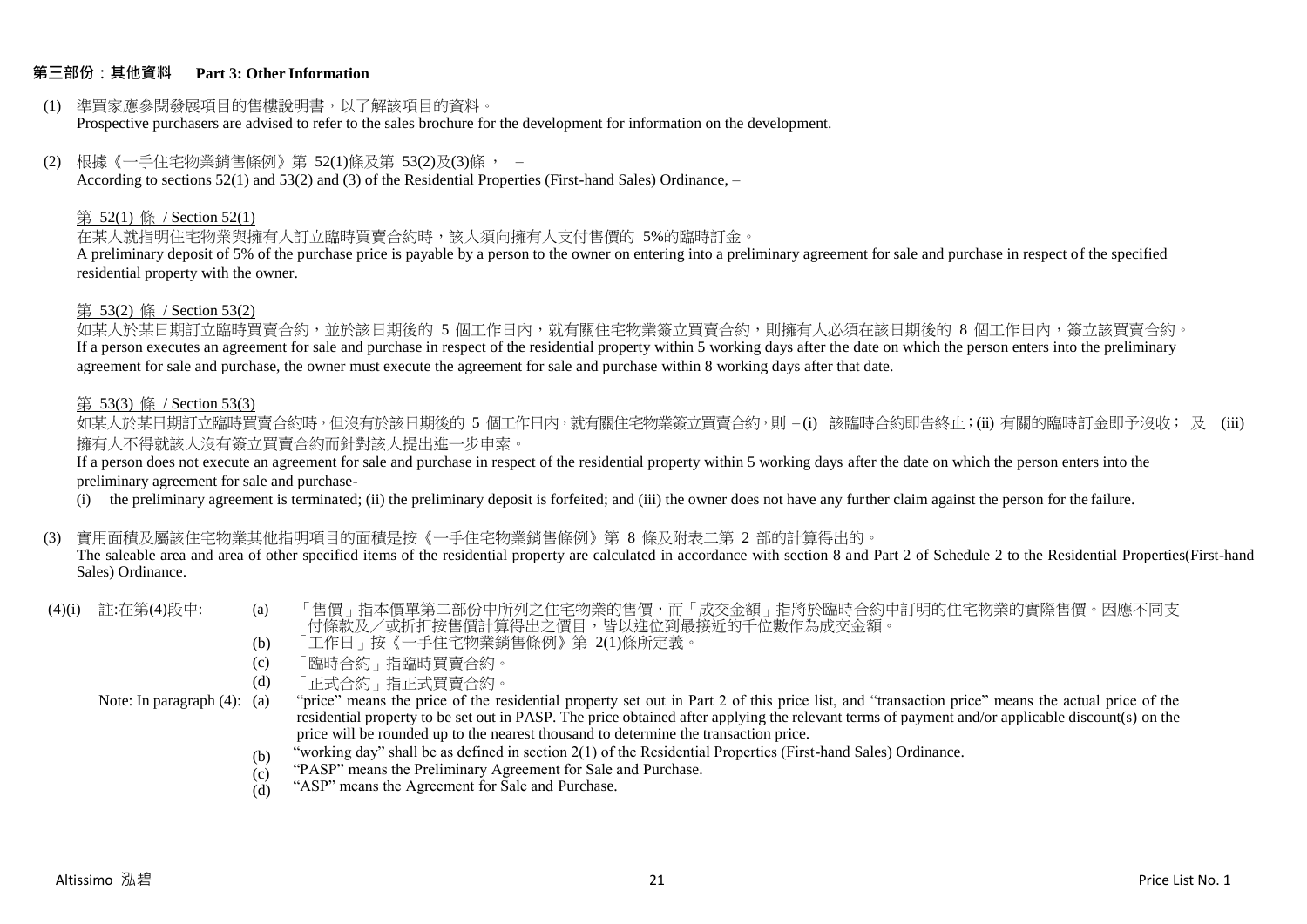# 於簽署臨時合約時,買方須繳付相等於成交金額的 5%作為臨時訂金,請帶備港幣\$100,000 銀行本票以支付部份臨時訂金,抬頭請寫「的近律師行」或"Deacons"。請另備支 票以繳付臨時訂金之餘額。

The purchasers shall pay the preliminary deposit equivalent to 5% of the transaction price upon signing of the PASP. Please bring along a cashiers' order of HK\$100,000 made payable to "Deacons" for payment of part of the preliminary deposit. Please also bring along a cheque for payment of the balance of the preliminary deposit.

# 支付條款

#### **Terms of Payment**

- (A) 120 天現金優惠付款計劃 120-day Cash Payment Plan (照售價減 10%) (10% discount from the price)
	- (1) 買方須於簽署臨時合約時繳付相等於成交金額 5%作為臨時訂金。買方須於簽署臨時合約後 5 個工作日內簽署正式合約。 The purchaser shall pay the preliminary deposit equivalent to 5% of the transaction price upon signing of the PASP. The ASP shall be signed by the purchaser within 5 working days after signing of the PASP.
	- (2) 買方簽署臨時合約後 30 天內再付成交金額 5%作為加付訂金。

A further 5% of the transaction price being further deposit shall be paid by the purchaser within 30 days after signing of the PASP.

(3) 成交金額90%即成交金額餘款於買方簽署臨時合約後120 天內或於賣方就其有能力將有關住宅物業有效地轉讓予買方一事向買方發出書面通知的日期後的14 日內由 買方付清,以較早者為準。

90% of the transaction price being balance of the transaction price shall be paid by the purchaser within 120 days after signing of the PASP or within 14 days after the date of written notification to the purchaser that the vendor is in a position validly to assign the relevant residential property to the purchaser, whichever is earlier.

#### (B) 建築期付款計劃 Stage Payment Plan (照售價) (The price)

(1) 買方須於簽署臨時合約時繳付相等於成交金額 5%作為臨時訂金。買方須於簽署臨時合約後 5 個工作日內簽署正式合約。 The purchaser shall pay the preliminary deposit equivalent to 5% of the transaction price upon signing of the PASP. The ASP shall be signed by the purchaser within 5 working days

after signing of the PASP.

(2) 買方簽署臨時合約後 30 天內再付成交金額 5%作為加付訂金。

A further 5% of the transaction price being further deposit shall be paid by the purchaser within 30 days after signing of the PASP.

(3) 買方簽署臨時合約後 90 天內再付成交金額 5%作為部份成交金額。

A further 5% of the transaction price being part payment of the transaction price shall be paid by the purchaser within 90 days after signing of the PASP.

(4) 成交金額 85%即成交金額餘款於賣方就其有能力將有關住宅物業有效地轉讓予買方一事向買方發出書面通知的日期後的 14 日內由買方付清。 85% of the transaction price being balance of the transaction price shall be paid by the purchaser within 14 days after the date of written notification to the purchaser that the vendor is in a position validly to assign the relevant residential property to the purchaser.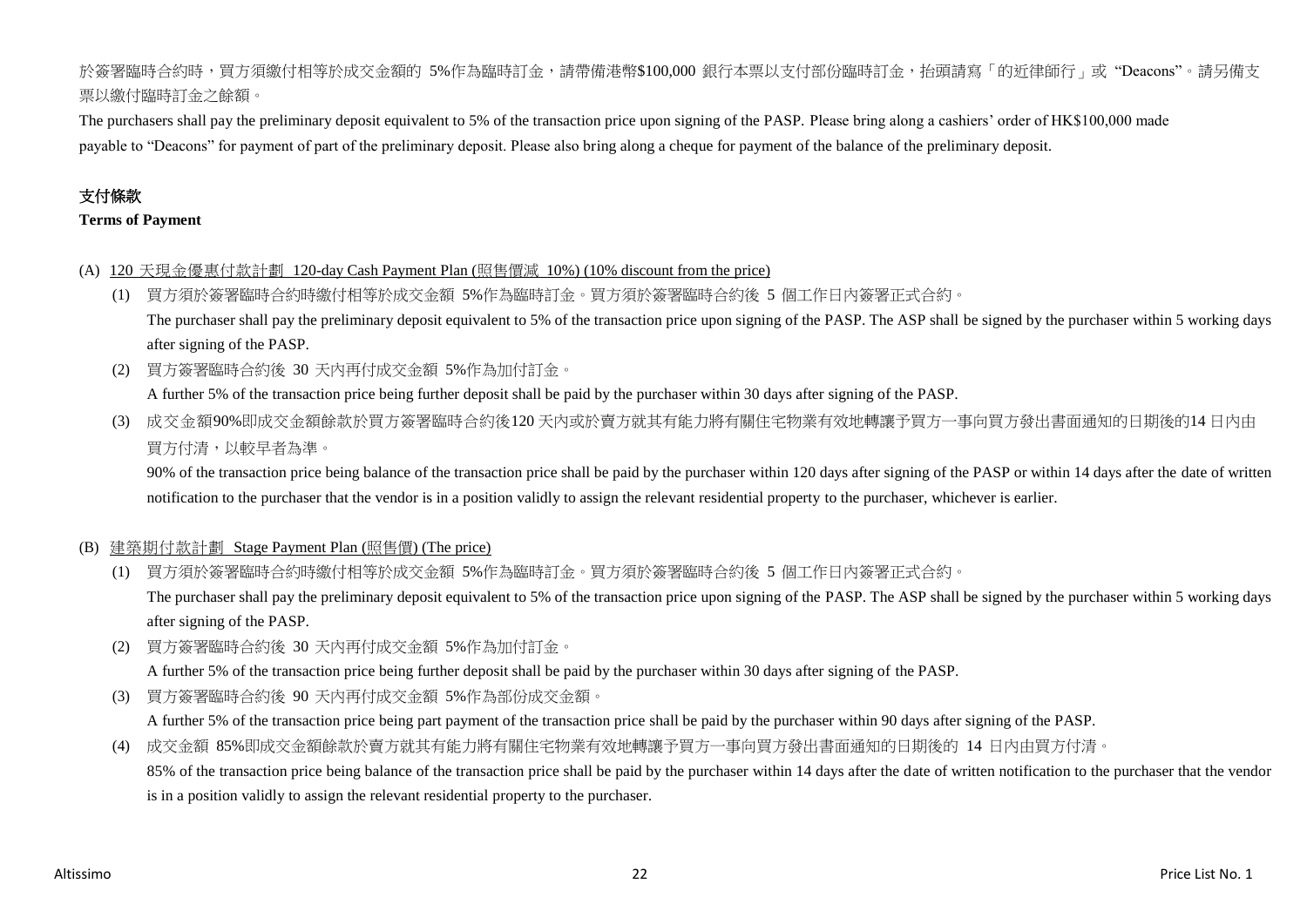## (ii) 售價獲得折扣的基礎

**The basis on which any discount on the price is available**

(a)  $\quad \nexists. 4(i)$ 

See 4(i)

- (b) (I) 「置業售價折扣」:額外售價 2%折扣優惠 (只適用於 120 天現金優惠付款計劃)
	- "Home Purchase Price Discount": An extra 2% discount from the price. (Only applicable to 120-day Cash Payment Plan) (II)「泓碧至尊優惠」:於 2018 年 12 月 31 日或之前簽署臨時合約購買本價單中之指明住宅物業之買方可獲額外售價 2%折扣優惠。
		- "ALTISSIMO Premium Benefit": An extra 2% discount from the price would be offered to the purchasers who sign the PASP to purchase a specified residential property listed in this price list on or before 31<sup>st</sup> December 2018.

## (iii) 可就購買發展項目中的指明住宅物業而連帶獲得的任何贈品、財務優惠或利益

**Any gift, or any financial advantage or benefit, to be made available in connection with the purchase of a specified residential property in the Development**

- (a) 見 4(i) 及 4(ii) See  $4(i)$  and  $4(ii)$
- (b) 優先邀請認購住宅車位 The Benefit of "Car Parking Space Purchase Priority"

簽署臨時合約以購買下表所列任何一個住宅物業的買方將於賣方首次發售發展項目的住客停車位 (各稱「住客停車位」) 時獲賣方優先邀請申請認購 (受制於合約)一個 住客停車位。若買方購買多於一個下表所列的住宅物業(不論透過一份或多於一份臨時合約),買方最多可申請認購等同於買方所購買下表所列的住宅物業之數目之住客 停車位。可供認購的住客停車位的位置、售價及銷售詳情將由賣方全權酌情決定,並容後公佈。如賣方接納上述買方按激請函中特定的時限內作出的申請,則出售相關 住客停車位的前提是上述買方須於邀請函中特定的時限內簽署相關住客停車位的臨時買賣合約。倘若上述買方未有於該特定的時限內作出申請及/或簽署相關住客停車 位的臨時買賣合約,上述買方將被視為放棄本優惠論。此優惠受相關交易文件中的條款及條件約束。所有住客停車位之出售均會按發展項目的預售樓花同意書(如適用) 的規定進行。本優惠只屬上述購買下表所列任何住宅物業之買方個人所有,不可轉讓及不可兌現為現金或任何其他優惠。

The purchaser who enters into a preliminary agreement for sale and purchase to purchase any one of the residential properties listed in the table below will, upon the first launch of sale of the car parking space (each of which a "car parking space") in the development by the vendor, enjoy the benefit of being first invited to apply for the purchase (subject to contract) of ONE (1) Car Parking Space. If the purchaser purchases more than one of the residential properties listed in the table below, the maximum number of Car Parking Space that the said purchaser is entitled to apply for purchase shall be equal to the number of residential properties listed in the table below so purchased by the purchaser. Location of the Car Parking Spaces(s) made available for such sale, its/their price(s) and the details of such sale will be determined by the vendor at its sole and absolute discretion and will be announced later. If the vendor accepts an application made by the said purchaser within the time prescribed by the invitation, the sale of the Car Parking Spaces(s) concerned will then be subject to the signing of the relevant preliminary agreement(s) for sale and purchase by the said purchaser within the time limit prescribed in the invitation. If the said purchaser fails to make an application and/or sign the preliminary agreement(s) for sale and purchase of the Car Parking Spaces(s) concerned within such prescribed time limit, he/she will be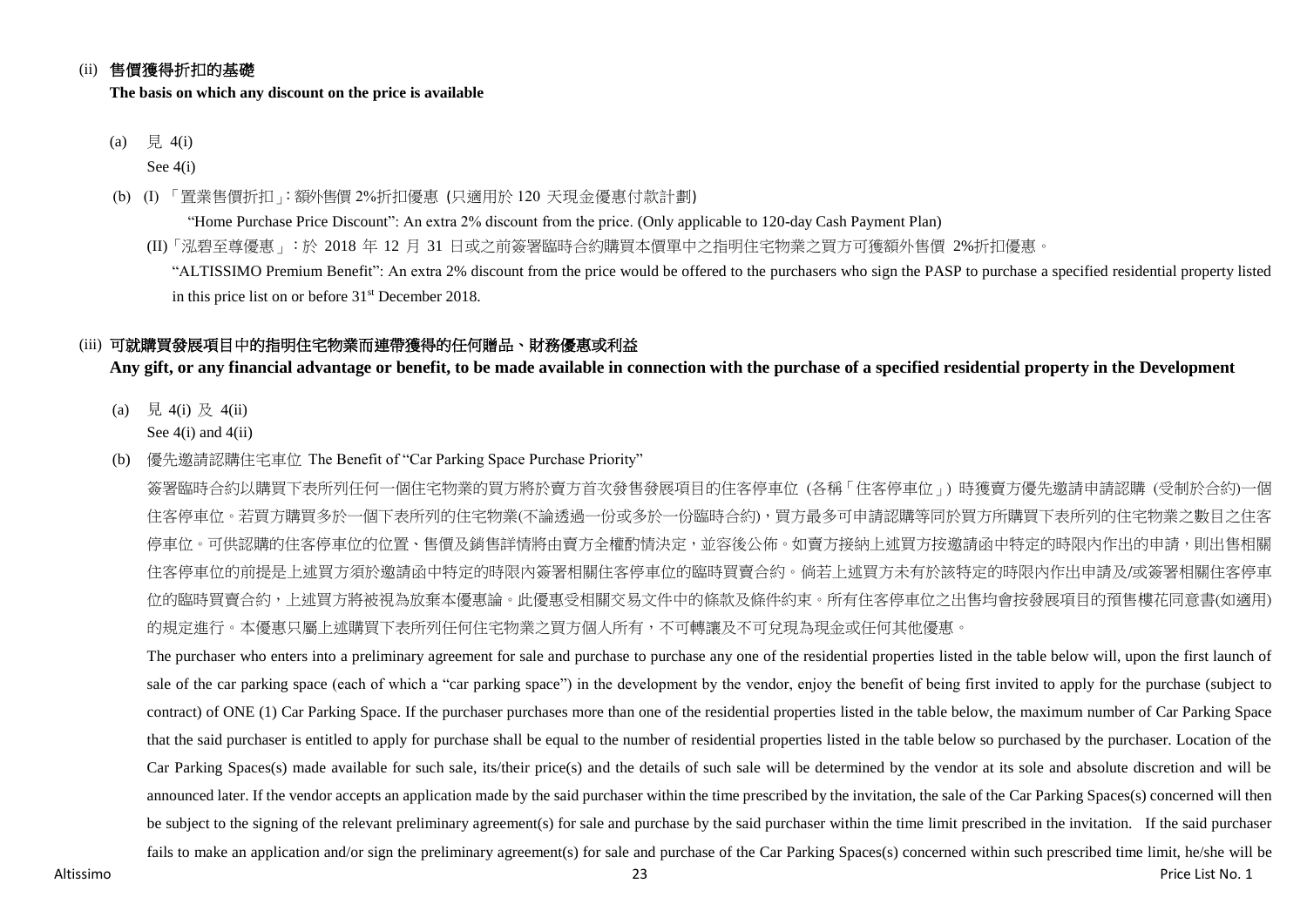deemed to have given up this benefit. This benefit is subject to the terms and conditions of the relevant transaction documents. The sale of all Car Parking Spaces(s) will be carried out in accordance with the conditions of the pre-sale consent of the development (if applicable). This benefit is personal to the said purchaser of the residential property(ies) listed in the table below and is non-transferable and cannot be redeemed for cash or any other benefit.

| 大廈名稱 Block Name | 樓層 Floor                                   | 單位 Unit |
|-----------------|--------------------------------------------|---------|
| 第2座 Tower 2     | 15, 12, 11, 10, 9, 2, 1                    |         |
|                 | 16, 15, 12, 11, 10, 9, 8, 7, 6, 5, 3, 2, 1 |         |

# (iv) 誰人負責支付買賣該發展項目中的指明住宅物業的有關律師費及印花稅

**Who is liable to pay the solicitors' fees and stamp duty in connection with the sale and purchase of a specified residential property in the Development**

(a) 如買方選用賣方代表律師處理買賣合約、按揭及轉讓契,賣方同意支付買賣合約及轉讓契兩項法律文件之律師費用。如買方選擇另聘代表律師處理買賣合約、按揭及 轉讓契,買方及賣方須各自負責有關買賣合約及轉讓契兩項法律文件之律師費用。

If the purchaser appoints the vendor's solicitors to handle the agreement for sale and purchase, mortgage and assignment, the vendor agrees to bear the legal cost of the agreement for sale and purchase and the assignment. If the purchaser chooses to instruct his own solicitors to handle the agreement for sale and purchase, mortgage or assignment, each of the vendor and purchaser shall pay his own solicitors' legal fees in respect of the agreement for sale and purchase and the assignment.

(b) 買方須支付一概有關臨時買賣合約、買賣合約及轉讓契的印花稅(包括但不限於任何買方提名書或轉售(如有)的印花稅、額外印花稅、買家印花稅及任何與過期繳付任 何印花稅有關的罰款、利息及附加費等)。

All stamp duties on the preliminary agreement for sale and purchase, the agreement for sale and purchase and the assignment (including without limitation any stamp duty on, if any, nomination or sub-sale, any special stamp duty, any buyer's stamp duty and any penalty, interest and surcharge, etc. for late payment of any stamp duty) will be borne by the purchaser.

# (v) 買方須爲就買賣該發展項目中的指明住宅物業簽立任何文件而支付的費用

#### **Any charges that are payable by a purchaser for execution of any document in relation to the sale and purchase of a specified residential property in the Development**

有關其他法律文件之律師費如:附加合約、買方提名書、有關樓宇交易之批地文件、大廈公契及其他樓契之核證費、查冊費、註冊費、圖則費及其他實際支出等等,均由 買方負責,一切有關按揭及其他費用均由買方負責。

All legal costs and charges in relation to other legal documents such as supplemental agreement, nomination, certifying fee for Government Lease, deed of mutual covenant and all other title documents, search fee, registration fee, plan fee and all other disbursements shall be borne by the purchaser. The purchase) shall also pay and bear the legal costs and disbursements in respect of any mortgage.